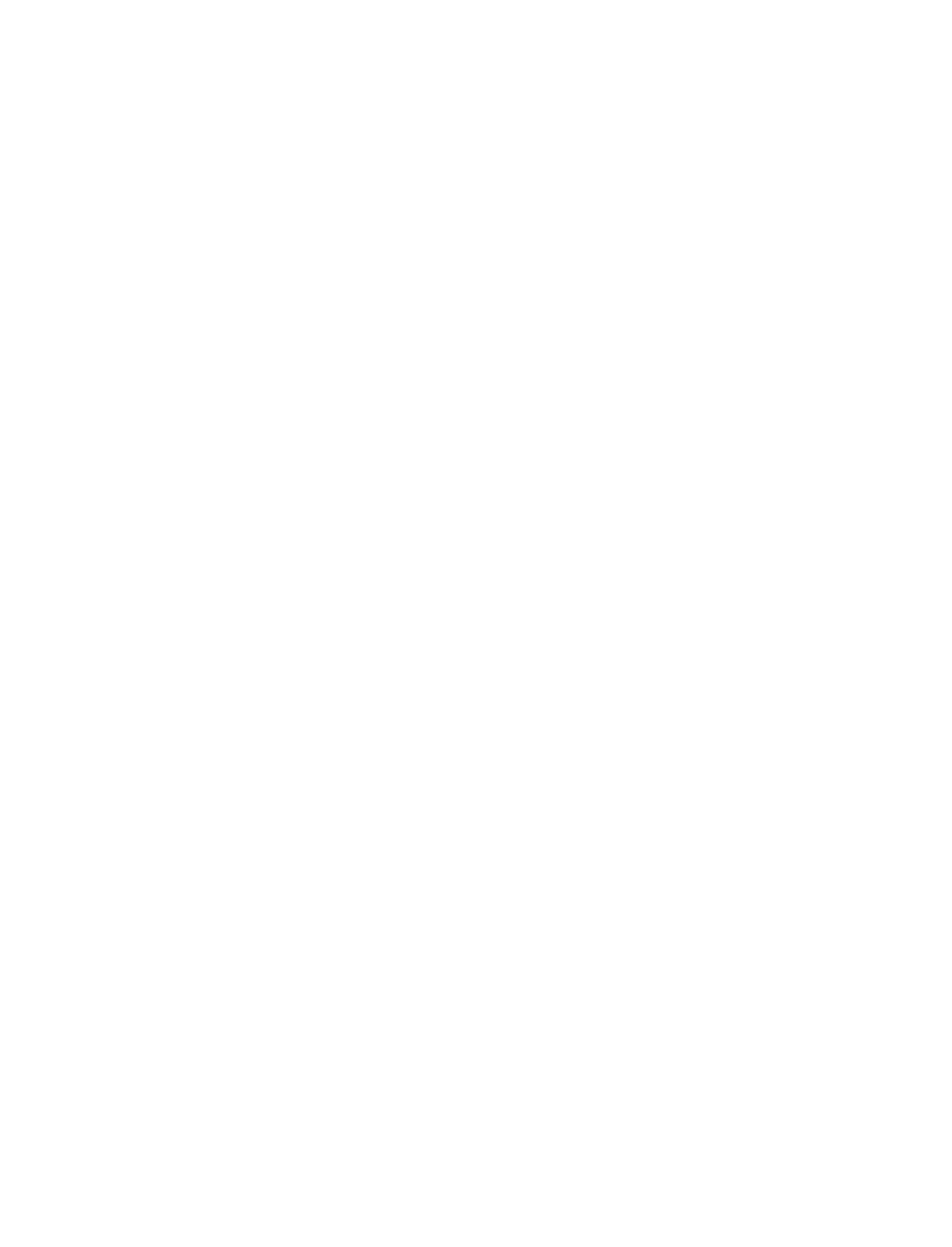# **Zero Budget Natural Farming - A Myth or Reality?**



# **NATIONAL ACADEMY OF AGRICULTURAL SCIENCES, NEW DELHI**

**November 2019**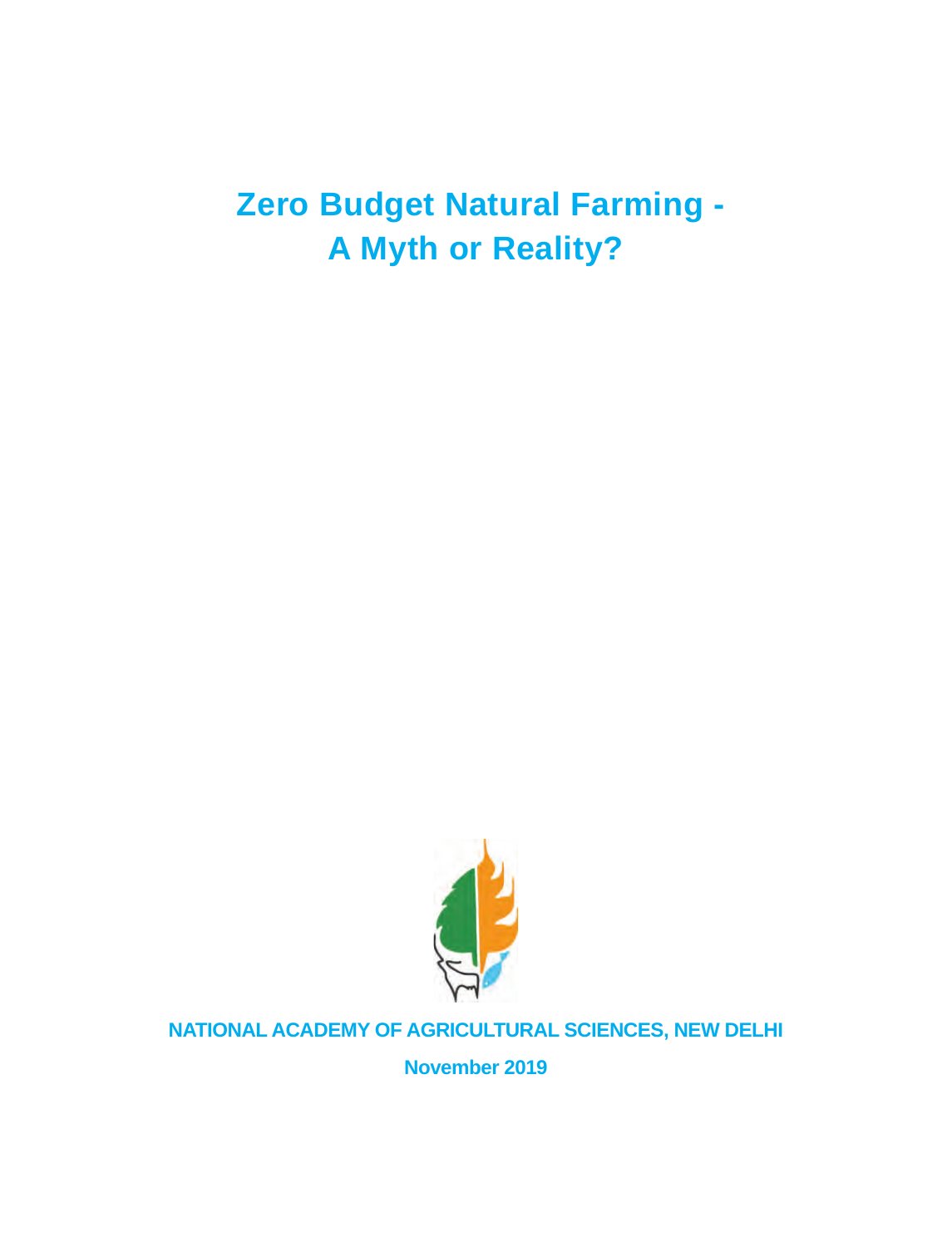| <b>CONVENER</b>  | : Dr H.S. Gupta, Former Director General, BISA                  |
|------------------|-----------------------------------------------------------------|
| <b>EDITORS</b>   | : Dr V.K. Bhatia; Dr Kusumakar Sharma                           |
| <b>REVIEWERS</b> | : Dr B. Venkateswarlu and Dr A. Subba Rao                       |
| <b>CITATION</b>  | NAAS 2019. Zero Budget Natural Farming - A Myth or Reality?     |
|                  | Policy Paper No. 90, National Academy of Agricultural Sciences, |

# **EXECUTIVE COUNCIL 2019**

New Delhi: 20pp.

#### **President:**

Prof Panjab Singh (Varanasi)

## **Immediate Past President:**

Dr S. Ayyappan (Bengaluru)

## **Vice Presidents:**

Dr A.K. Srivastava (Delhi) Dr T. Mohapatra (Delhi)

**Secretaries:** Dr J.K. Jena (Delhi) Dr Anil K. Singh (Delhi)

**Foreign Secretary:** Dr U.S. Singh (Delhi/Varanasi)

**Editors:** Dr V.K. Bhatia (Delhi) Dr Kusumakar Sharma (Noida)

## **Treasurer:**

Dr R.K. Jain (Delhi)

#### **Members:**

Dr Madhoolika Agrawal (Varanasi) Dr K.C. Bansal (Delhi) Dr B.S. Dwivedi (Delhi) Dr S.N. Jha (Delhi) Dr Arvind Kumar (Jhansi) Dr Ashwani Kumar (Delhi) Dr V. Prakash (Mysore) Dr Rajender Parsad (Delhi) Dr D.D. Patra (Nadia) Dr Brahma Singh (Delhi) Dr R.K. Singh (Bareilly) Dr Rajeev K. Varshney (Hyderabad) Dr Ch. Srinivasa Rao (Hyderabad) ICAR Nominee

Published by Dr Anil K. Bawa, Executive Director on behalf of **NATIONAL ACADEMY OF AGRICULTURAL SCIENCES** NASC, Dev Prakash Shastry Marg, New Delhi - 110 012 Tel: (011) 25846051-52; Fax: (011) 25846054 Email: naas-mail@naas.org.in; Web site: http://www.naasindia.org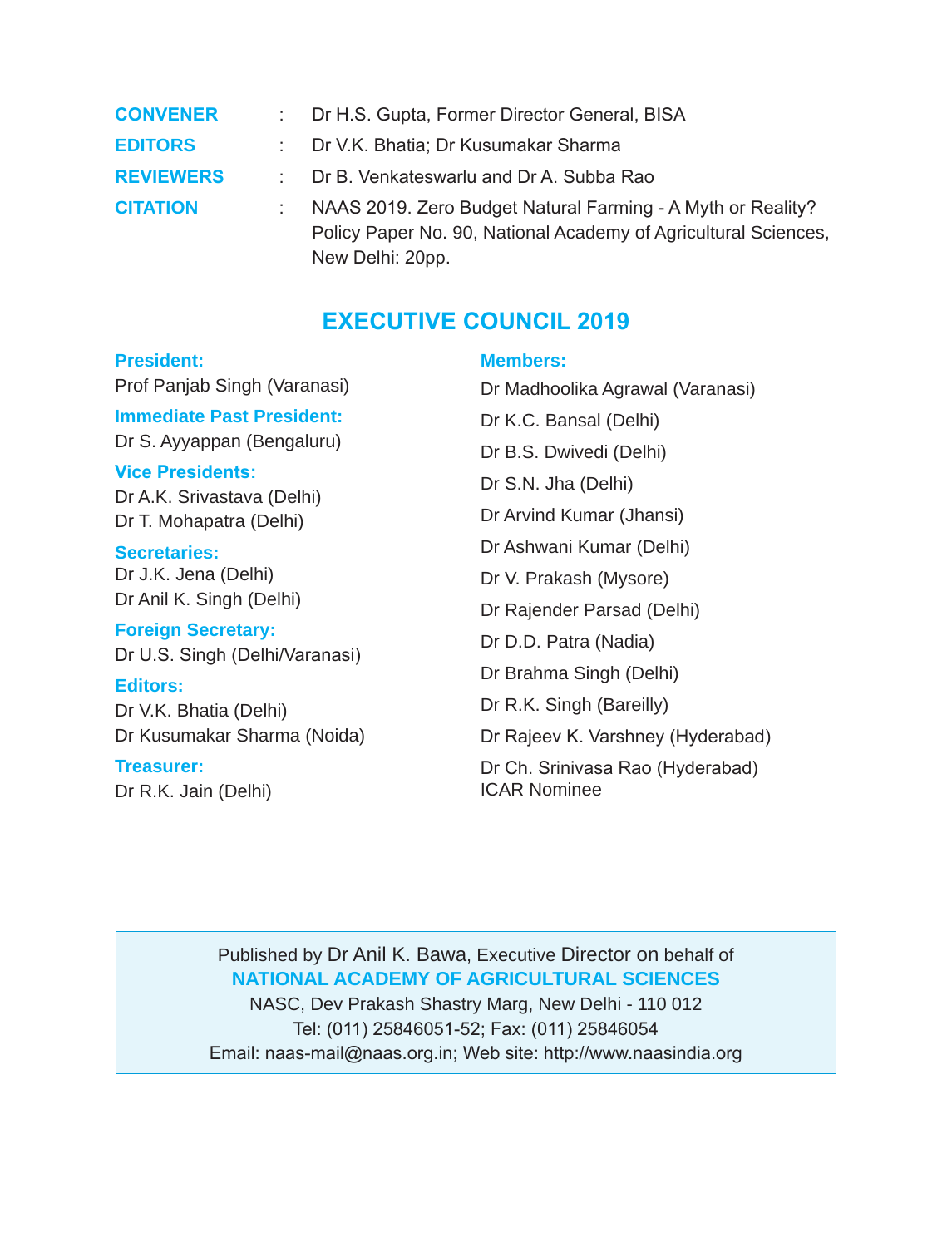# **Preface**

India is projected to become the most populous country in the world with a population of nearly 1.7 billion by 2050. In order to feed this population, the country has to adopt a policy of vertical growth in productivity as the opportunities of further horizontal expansion of cultivated area are almost exhausted. Also the continuous cropping depletes the soil nutrient reserves and hence, the soils are to be replenished with the essential major and minor plant nutrients. The nation cannot afford to compromise on the nutrient supply needed to overcome the "silent hunger" and the unethical perpetuation of high concentration of stunted and wasted children and anemic mothers. As of now there is hardly any scientific evidence to support detrimental effect of judicious use of fertilizers on soil health, crop productivity or farmers' income. We need to promote farming systems and technologies which enhance income and also prove ecologically sound. While the country is in the process of planning to revamp its agricultural production system including R&D to meet the emerging challenges, the economic survey of 2018-19 made fervent appeal for adoption of 'Zero Budget Natural Farming' (ZBNF) in a big way to double farmers' income, and it was subsequently endorsed by the Hon'ble Finance Minister while presenting the Union budget 2019-20 in the Parliament.

Realising the importance and the scientists' demand for discussion on the subject, the Academy organized a Brainstorming Session on August 21, 2019 inviting all stakeholders concerned with the subject including industries, policy planners and farmers. About 75 participants took part in a day long deliberation. After detailed discussion, a consolidated view emerged that before arriving at any conclusion on up-scaling or promoting any of these alternative technologies being proposed by different individuals or groups, it is important to undertake scientific evaluation of these technologies and their likely impact on food security of the country. There is no scope for an incremental value gained by the farmer or the consumer through ZBNF that represents one of the many such practices followed in India prior to the 1950s.

There have been a few reviews and opinions on ZBNF. All of them, however, conclude that the claims of ZBNF are questionable and need scientific validation. Studies on ZBNF initiated by the ICAR-Indian Institute of Farming System Research (IIFSR), Modipuram at several locations in the country and University of Agricultural Sciences (UAS), Dharwad have clearly indicated that yield levels were drastically reduced in several cropping systems. Therefore, it would be premature to recommend its wide-spread adoption which may lead to massive damage to the hard-earned knowledge and benefits of agricultural R&D over the last 70 years. The ZBNF cannot provide adequate quantity of nutrients required for higher crop productivity as soil has a limited nutrient supplying capacity. In addition, ZBNF recommends use of traditional varieties of crops having almost half the yield potential of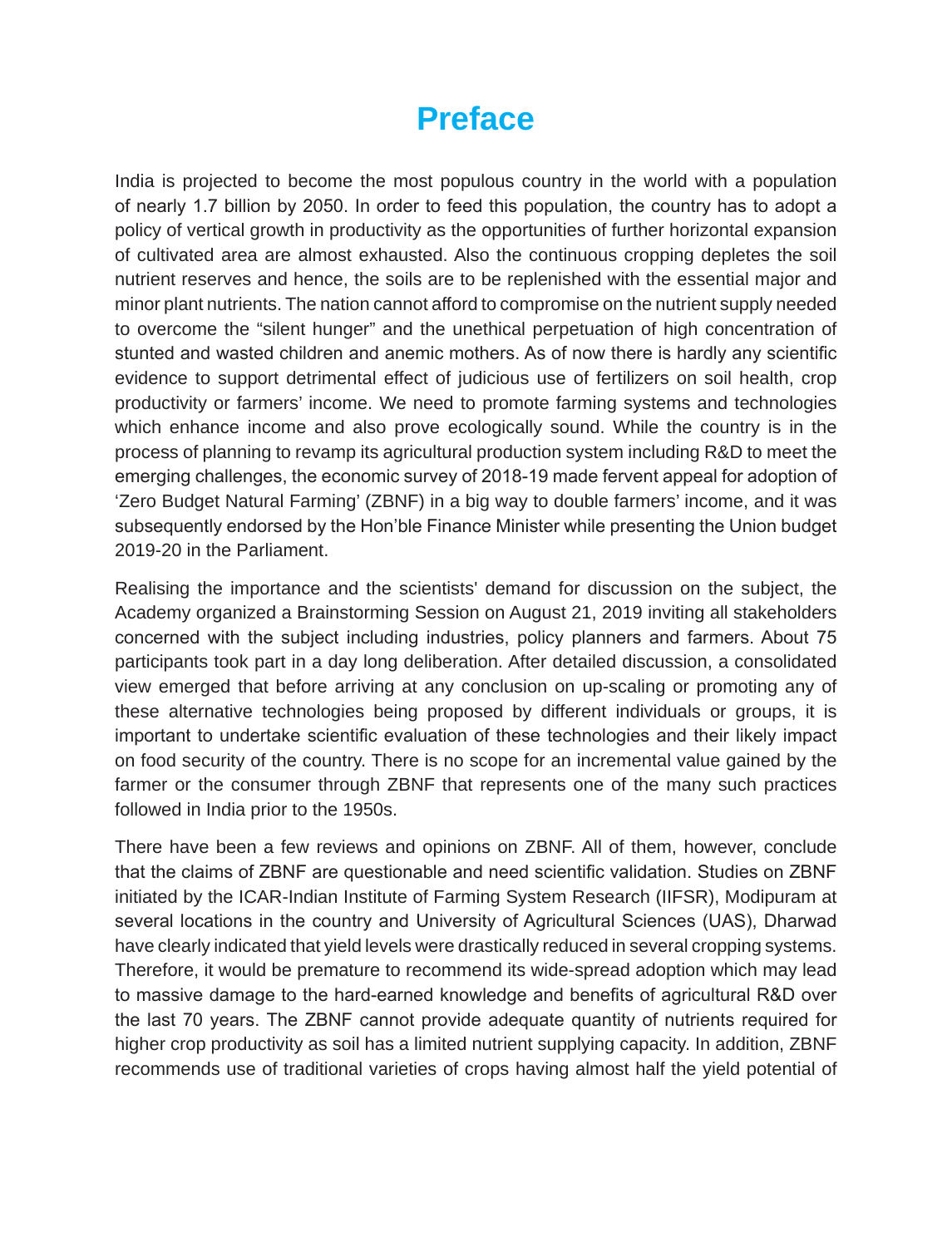modern high yielding varieties. Thus, the crop productivity will be maintained at a low level and with this level of productivity, the farmers will not be able to earn enough to double their income and be free from the debt. Also, at the country level, we will not become self reliant to meet the food and nutritional demand of the growing population and hence, will be failing in our task of meeting the Sustainable Development Goals (SDGs) of Zero Hunger and Poverty Elimination by 2030.

On behalf of the Academy, I compliment the Resource Persons Drs H.S. Gupta and C.L. Acharya along with other eminent experts for their valuable inputs in developing this Policy Paper. My thanks are also due to Drs V.K. Bhatia and Kusumakar Sharma for their editorial support. I am hopeful that this document will be useful to all Fellowship, policy makers and other stakeholders.

**(Panjab Singh)**

President, NAAS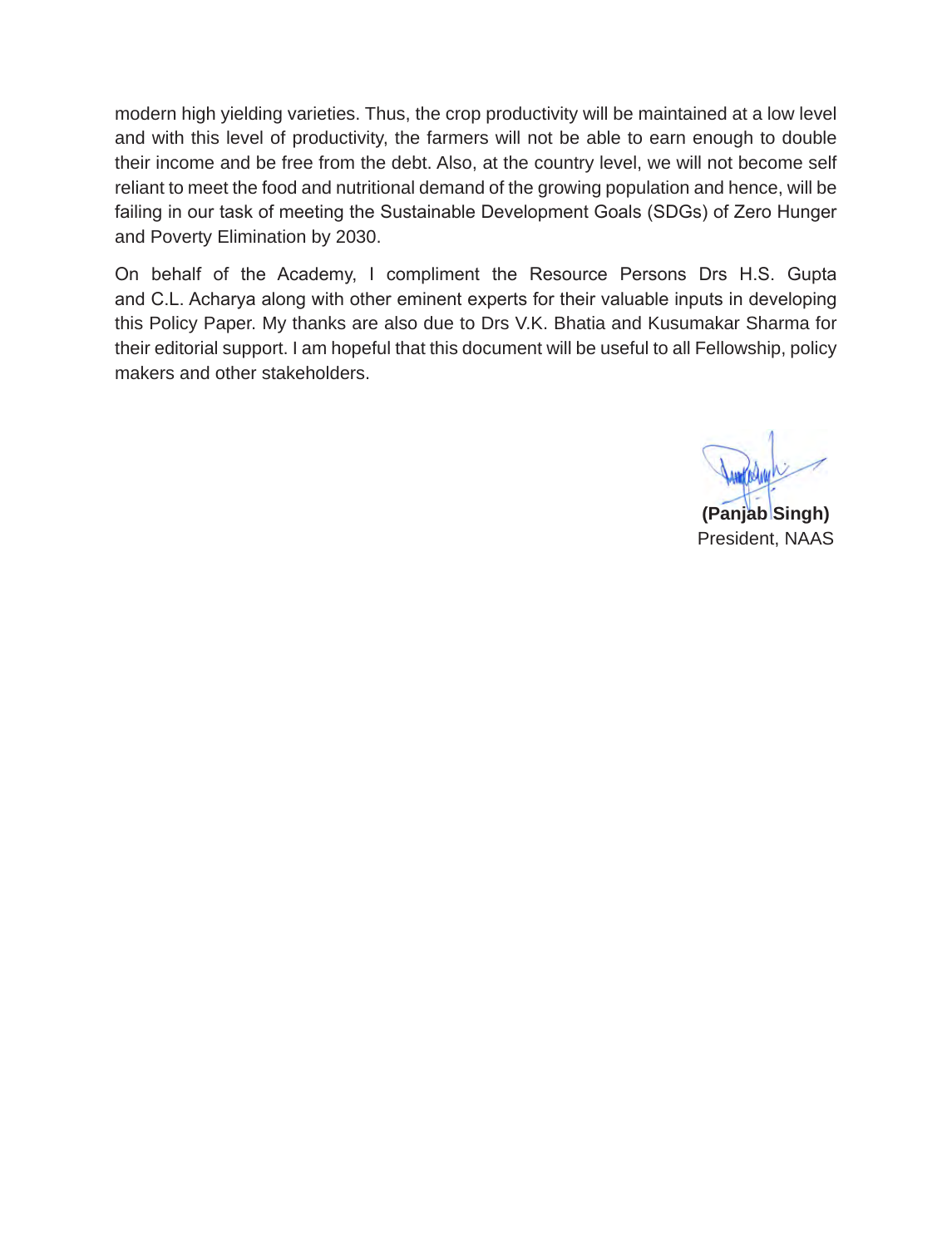# **Zero Budget Natural Farming - A Myth or Reality?**

# **1. INTRODUCTION**

Agriculture in India dates back to approximately 11,000 years during which the country witnessed numerous crests and troughs including famines, and the farmers had been mainly practicing natural/orgainic farming. This has undergone a sea change in the living memory. While the country imported 6-10 million tonnes (Mt) of wheat annually to feed 1/3rd of today's population (1.3 billion) during mid-1960s, the Green Revolution (GR) transformed the country to a state of self-sufficiency in early 1970s by adopting various modern methods and technology, which included the use of seeds of high yielding varieties, chemical fertilizers, irrigation facilities, pesticides and farm machinery, backed by increased public investment and facilitating institutions. Thereafter, the country never looked back and continued not only to produce enough to feed its ever growing population but also became a net exporter of several agricultural commodities, valued at  $\bar{\tau}$  235,000 (two hundred and thirty five thousand) crores during 2017-18. This spectacular success was achieved with the hard work of Indian farmers supported by favorable policies of the government and continuous R&D backing by scientists. It would be relevant to mention here that during the last 70 years starting from 1950, our food production has increased by more than 5 times (from 50.8 Mt in 1950-51 to 284.8 Mt during the year 2017-18) whereas the population grew only 3.5 times. This incredible achievement was made possible mainly by increasing the productivity of food crops (*viz.* wheat, rice, and pulses) and partly by expanding the area (under these crops). It is worthwhile to mention here that the food production records have been broken year after year with the net cultivated area remaining  $140 \pm 2$  million hectare (Mha) since the 1972. However, despite impressive gains in farm productivity, farmers' income remained low in comparison to those working in non-farm sectors. The liberalization of the Indian economy further led to an agrarian crisis that made small and marginal farms unviable. Meanwhile, many individuals working singly or in small groups around the world in different areas of human interest blamed the contemporary scientific agriculture responsible for environmental degradation, climate change, loss of biodiversity and persistent poverty, although it is completely incorrect. These groups advocated many alternatives and began looking at ancient farming practices for guidance but obviously without scientific validation and understanding of both the strengths and weaknesses of traditional Indian farming. In the meantime, realizing the declining total factor productivity and profitability of the farmers in general, and small and marginal farmers in particular, the Government of India, particularly *NITI Ayog,* has been looking for alternative farming systems that could be more profitable with reduced input and cost. And there came a few alternative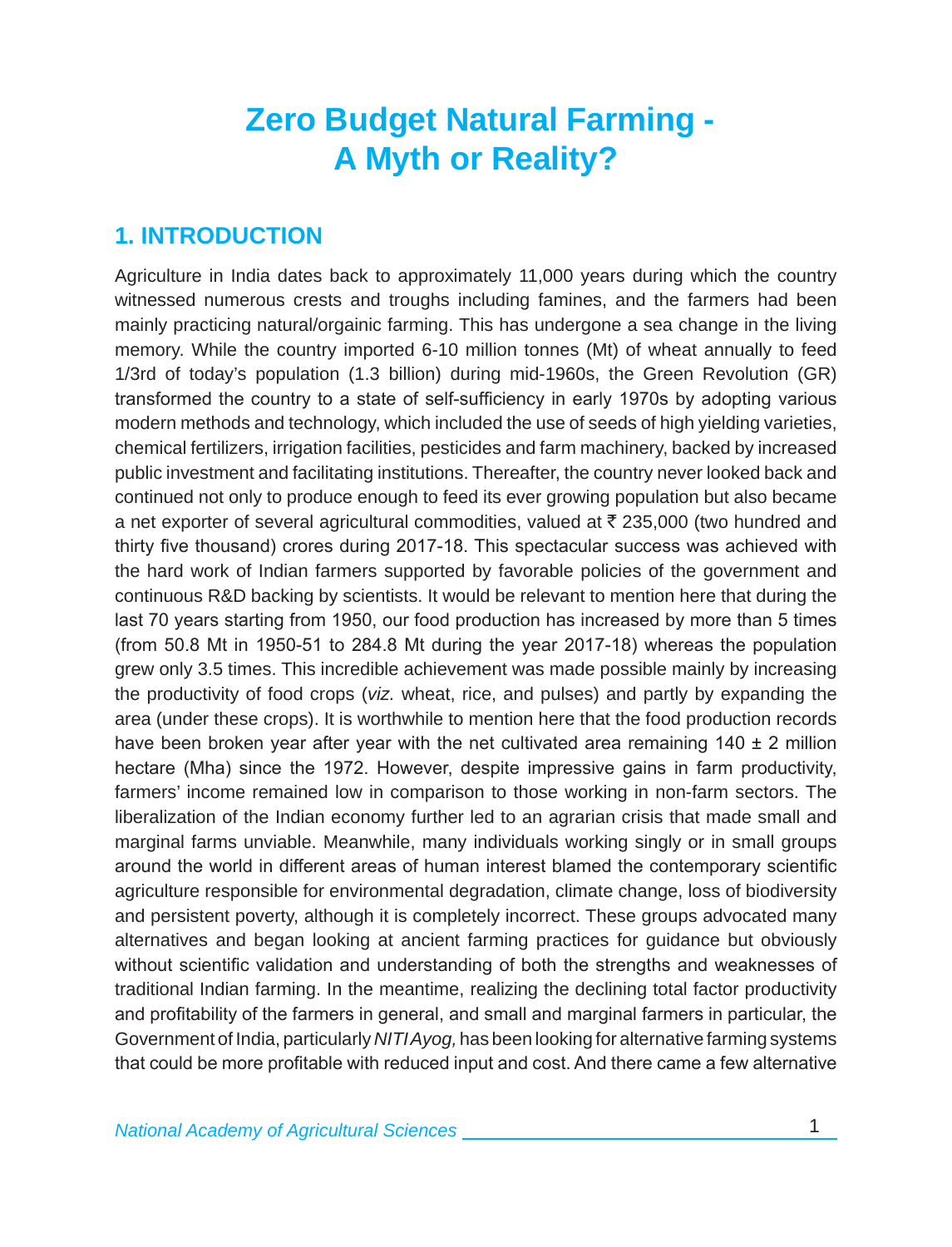farming methods like *Vedic Farming, Agnihotra Farming, Amrutpani Farming, Homoeo*  Farming and Zero Budget Natural (Spiritual) Farming claiming exciting but scientifically unproven results. One of these farming methods being spread rather aggressively in the States of Maharashtra, Karnataka and Andhra Pradesh is the 'Zero Budget Natural Farming (ZBNF), which has recently been endorsed by the Government of India too. Nevertheless, before arriving at a conclusion regarding upscaling, out-scaling or promoting any of these alternative technologies, it is important to undertake their scientific evaluation and likely impact on food security of the country. Furthermore, it would be appropriate to examine the various methods of agricultural production used in the past (ancient, medieval and modern periods) in different parts of the country *vis-a-vis* the status of food production, level of productivity and sustainability thereof to arrive at a conclusion about their efficiency. Keeping these objectives in view, the National Academy of Agricultural Sciences organized a brainstorming meet on August 21, 2019 where various issues and approaches including ZBNF were deliberated upon and science-based recommendations were made.

# **2. AGRICULTURE IN PRE-INDEPENDENT INDIA**

Records of cultivation of rice, wheat, millets and pulses as food crops in ancient as well as medieval India (Randhawa, 1980) show that ancient India was not only self-sufficient in food but exported a wide range of agricultural produces like spices, rice and cotton & silk textiles. The self- sufficiency (in food) was mainly due to low population (~100-125 million during 1600 AD). Estimates made by several historians show that though India was thickly populated; yet, its population growth was only marginal for around 2,000 years from 300 BC to 1600 AD (Davis, 1951). Agro-climatic conditions and soil fertility, however, enabled harvesting of two crops in a year which helped in ample production of food grains during that period. The medieval period (particularly the Post-Akbar), however, started experiencing decline in agricultural production, which caused reduction in availability of food, ultimately resulting in several famines, *viz.* the great famine of Madras in 1647, and that of Gujarat in 1666 quickly followed by two more famines (in Gujarat) in the years 1718 and 1744 (Randhawa, 1982). The problem was compounded with the advent of British rule during which the emphasis shifted to production of commercial crops like tea, coffee, indigo, opium, jute, cotton and sugarcane (Bayly, 1985) that resulted in reduced emphasis on food crops; for example, from 1901 to 1947, the food production declined - whereas the population rose by 38%, the increase in cultivated area was to the extent of 18% only. The crisis was most acute in Bengal, where food output declined at an annual rate of 0.7% from 1921 to 1946, whereas population grew at an annual rate of 1% (Kumar, 2019). There were some efforts though by the British rulers to expand irrigation in the form of wells or canals (Randhawa, 1983); even then the total annual production of food grains remained far below the requirement to feed the nation. Various reports mention loss of approximately 60 million lives in several famines in pre-independent India, and the country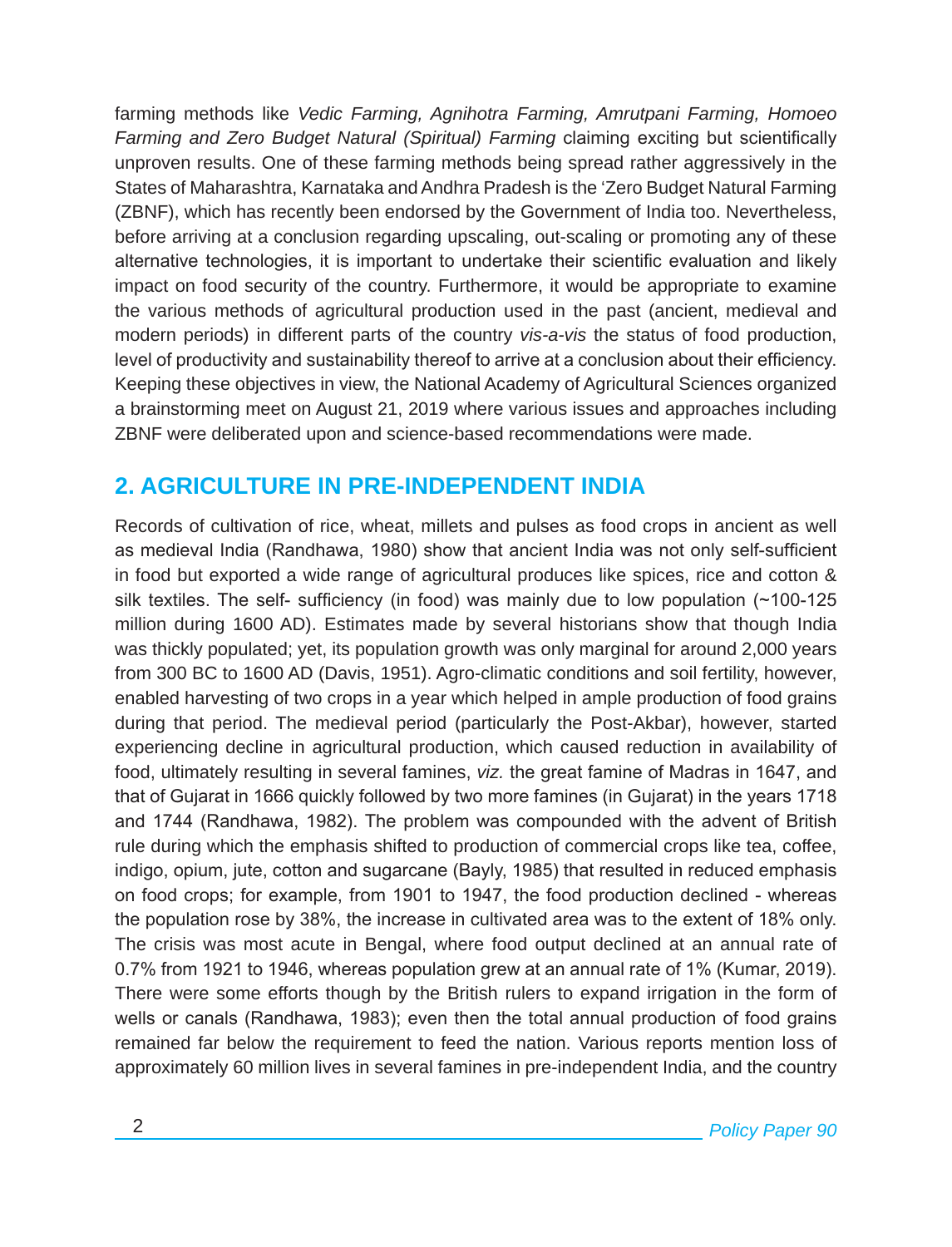was branded as a 'Hungry Nation' (Siegel, 2018). The recurrence of famines opened the eyes of British rulers and the then British Government decided to establish six agricultural colleges/research institutions during the fag end of  $19<sup>th</sup>$  century and early  $20<sup>th</sup>$  century. This was followed by a new impulse to develop agriculture (in India) by the appointment of 'The Royal Commission on Agriculture' in the year 1926 which recommended the creation of Imperial Council of Agricultural Research to promote, guide, and co-ordinate agricultural research throughout India and the same was set up on May 23, 1929.

# **3. AGRICULTURE IN INDEPENDENT INDIA**

With the dawn of Independence in August 1947, the country started making systematic efforts in improving agriculture and R&D to develop new technologies that would make the country self-sufficient in food which was the prime need of the nation at that point of time. Agriculture was indeed accorded top priority which was reflected in the statement "Everything can wait but not agriculture" attributed to the first Prime Minister of Independent India.

# **3.1 Pre-Green Revolution Period**

At the time of Independence, agriculture in India was passing through a very difficult phase regarding availability of food. Bengal had just passed through a major famine of 1943 (Siegel, 2018). Per capita availability of food grains per day was far below the subsistence requirement and it was indeed a matter of great concern. In order to meet the domestic requirement, food grains had to be imported and the quantity of import steadily rose from 1.5 Mt in 1946 to 4.8 Mt in 1950 peaking at 10.4 Mt in 1966. The first step that the then government took was in improving irrigation facilities, which had been severely depleted with the partition and only 19.7% of the net sown area, in the Indian Union, was irrigated. As a result of concerted efforts of the Government of India, the net irrigated area increased to 20.2 Mha during 1949-50; most of the increase came from expansion in the area irrigated by wells and other minor sources. Though the slow expansion of irrigation and various land reform measures were leading to a sustained rise in agricultural production, yet this increase in production was just not reaching the markets and therefore, the urban population had to be fed with increasing imports till the mid-1960s. Further, the agricultural production in the 1950s and early 1960s was by and large independent of inputs from outside the agricultural sector. The National Commission on Agriculture noticed that the production depended largely on the amount of labour the cultivator was able or prepared to put in. All inputs were farm produced (NCA, 1976). This was a situation where not only the average per capita availability of food was low but also a large proportion of rural population, nearly 40% in 1960-61, did not have sufficient purchasing power to buy the bare minimum quantity of food to supply 2,250 calories per day. The situation worsened further in the drought of 1965 when adequate food availability became a problem and in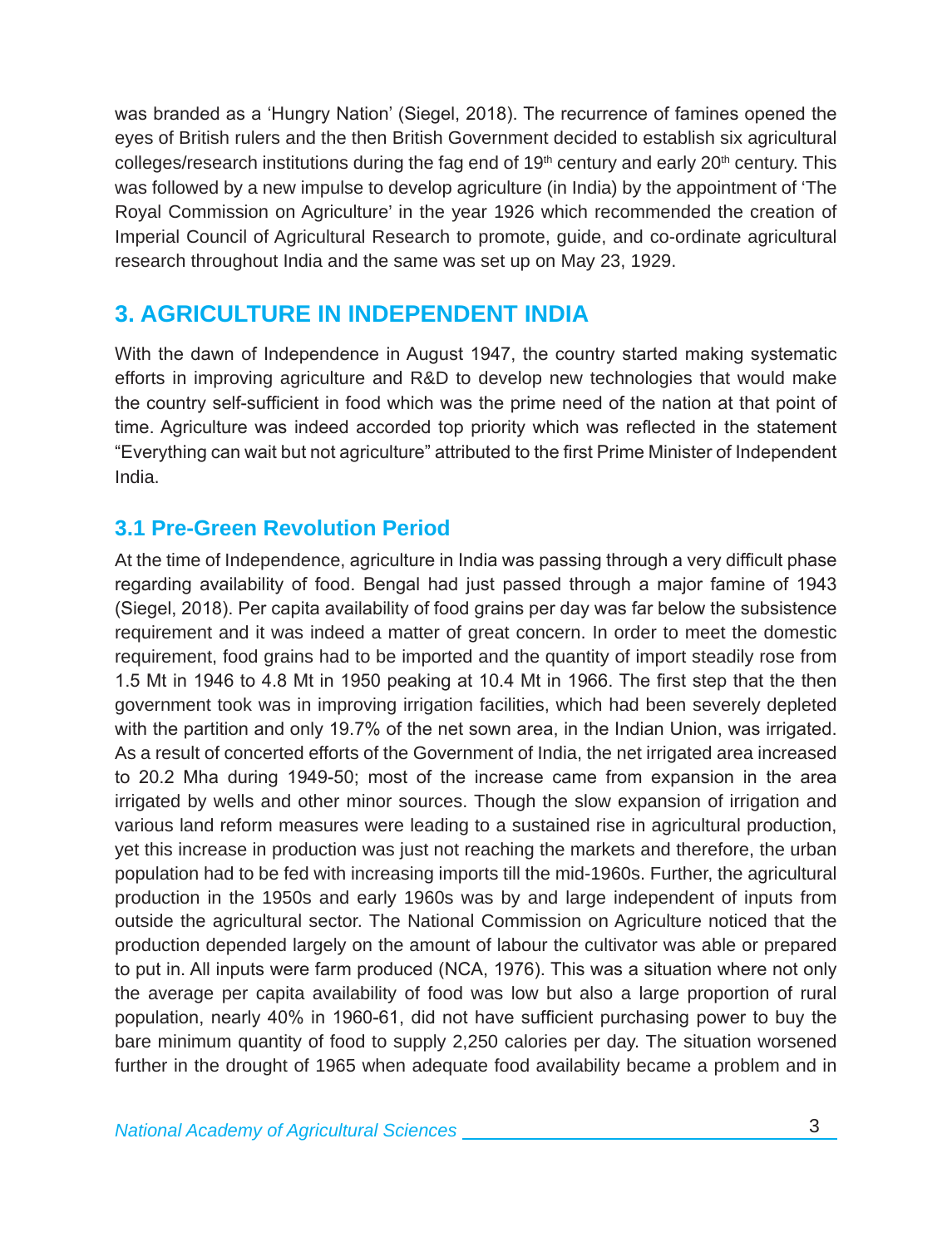some states like Bihar, famine-like situation prevailed (Siegel, 2018). The situation was, however, managed with the efforts of various agencies of the state governments, federal government and several non-government organizations from within the country as well as from overseas. It would not be out of place to mention here that the country produced only 72.3 Mt of food grains in 1965-66, 10 Mt less than what was produced in 1960-61, and India had to import 10.4 Mt of wheat during 1966 under PL-480 to feed the growing population. The then Prime Minister of India, Shri Lal Bahadur Shastri had gone to the extent of giving a call to the citizens to skip one meal once every week.

## **3.2 Green Revolution Era**

The planners were in search of an agricultural technology that would bring about a transformative change in agricultural production and no such technology was available at that time. The research work was, however, on (since 1961) to test the dwarf wheat received from Dr Norman Borlaug working at CIMMYT and two dwarf lines of wheat were released in the year 1965. These dwarf varieties of wheat were selected to respond to higher doses of chemical fertilizers without lodging but were susceptible to a number of pests and needed to be grown under the protective cover of pesticides. The new seeds also required new sophisticated practices for irrigation, tillage, *etc.* This was thought to be an ideal technology under the prevailing situation at that time. However, there was a snag. Acceptance of this technology would involve import of large quantities of fertilizer and pesticides, as India did not produce these. In the initial stages, even the seeds would have to be imported. Further, there was a widespread failure of monsoon in 1965 and 1966 in India, as well as over the rest of South Asia and South East Asia. This situation removed all hesitation about accepting the new seeds even if they involved massive imports. And India imported 18,000 tonnes of the seeds of the dwarf varieties of wheat in the year 1966 and the same were distributed in wheat growing areas of the country especially in Punjab. The country which produced 10.4 Mt of wheat in 1965-66 (and imported ~10 Mt of wheat under PL 480 to feed the nation), produced 18.6 Mt in 1968-69 and 23.8 Mt in 1970-71 thus stopping wheat import. Likewise, around the same time a dwarf variety of rice, IR 8 released by IRRI in 1966, was tested and popularized in India and rice production jumped from 30.4 Mt in 1966-67 to 42.2 Mt in 1970 -71. Thus making the country self-sufficient in food grains. Similar programs were adopted in all of South and South East Asia at around the same time. The program was declared an immediate success (Cullather, 2010) and came to be known as 'Green Revolution' (GR).

# **3.3 Post-Green Revolution Period**

The new technology of the 'miracle seeds' and associated practices was indeed successful in generating high yields, wherever sufficient resources to effectively implement them could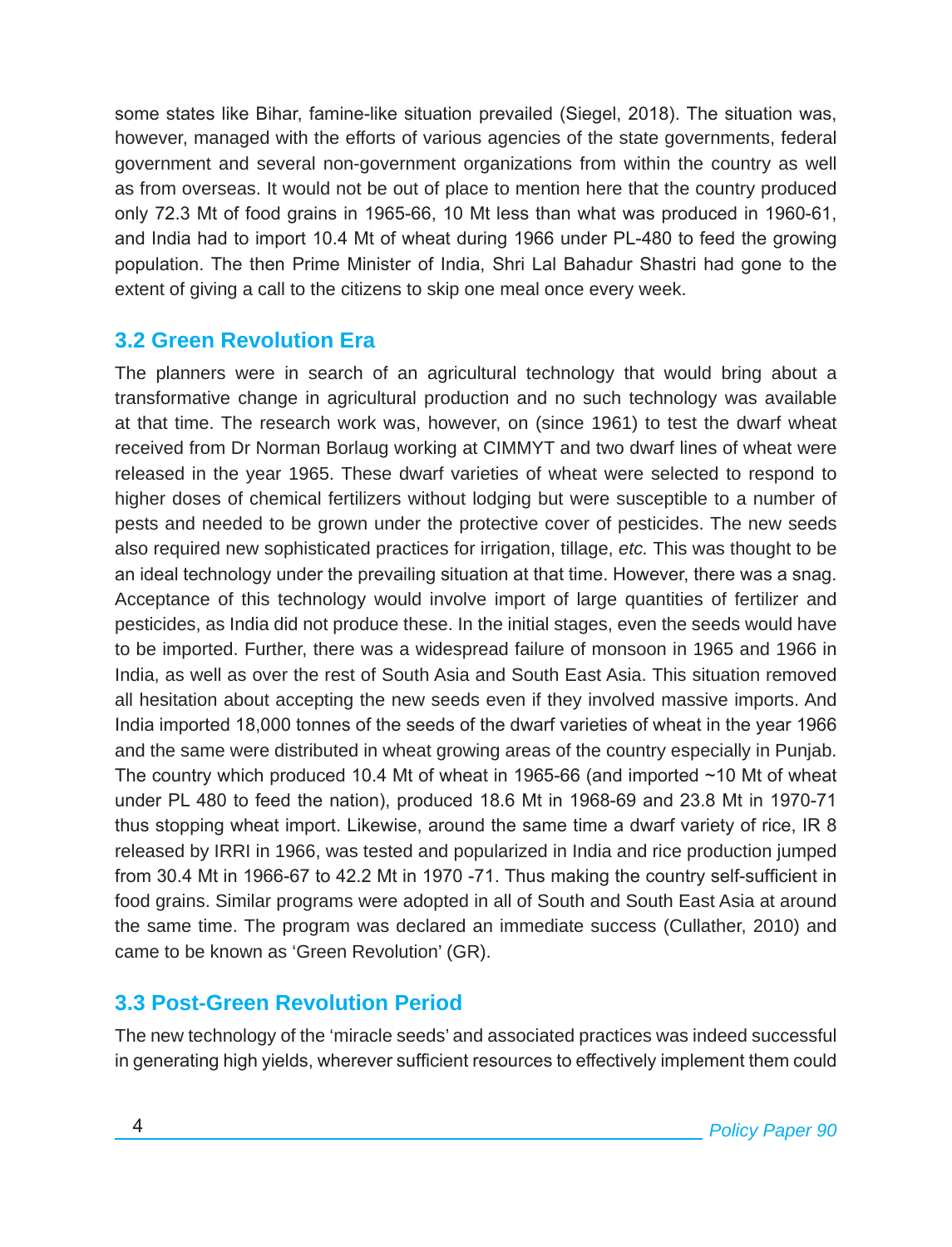be mobilized. For some especially endowed areas, the increase in yield could even be justifiably characterized as revolutionary. This was amply borne out by a number of studies carried out to make a scientific evaluation of the response of different crops in different areas under the High Yielding Varieties (HYV) Program. Thus, the prophecy of William and Paul Paddock in 1967 who predicted doom in their famous book 'Famine 1975!' and even the possibility of millions of starvation deaths were proved wrong. The success was rated as one of the most important achievements of Independent India as hailed by the then President of India during special mid-night session of Parliament to celebrate Golden Jubilee of India's Independence in the year 1997. It is pertinent to mention here that during the year 1950-51, India produced only 50.8 Mt of food grains, 25 Mt of vegetables and fruits, 17 Mt of milk, 1.8 billion eggs and 0.75 Mt of fish. And these figures for the year 2017-18 are 284.8 Mt of food grains, 281.8 Mt of vegetables and fruits, 164 Mt of milk, 87 billion eggs and 13.8 Mt of fish. The increase in production of food grains was 5.6 fold; vegetables and fruits 11.3 fold; eggs >100 fold; milk 9.6 fold and fish 14.4 fold since 1950-51. These are the glaring examples of technology-driven growth of agriculture in India. In fact, Green Revolution was in itself an innovation-led initiative around the use of high yielding dwarf wheat and rice varieties that responded favorably to higher inputs leading to quantum jump in productivity.

The other two factors that had helped ushering in the Green Revolution, were the use of chemical fertilizers and expansion of irrigation. The Indian scenario clearly demonstrates the relationship between food production and consumption of total plant nutrients (NPK). The gross food production, although, is the integrated effect of all the factors but the linear relationship between NPK use and food production is unmistakable. While the fertilizer consumption increased from a small amount of  $<$  1 kg nutrient per hectare in 1951-52 to 74 kg/ha in 1995-96 to 131.6 kg/ha in 2014-15 to 137.4 kg/ha in 2018-19, the gross irrigated area increased from 22.6 Mha in the year 1951-52 to 96.5 Mha in the year 2014-15. The high yielding varieties although catalyzed holistic effect of seed, fertilizers, irrigation & management and accordingly, the nutrient (NPK) consumption increased to about 26.7 Mt in the year 2017-18 (Fertilizer Statistics FAI, 2018-19) from a mere 65.6 thousand tons in the year 1951-52; it is still not adequate to realize the full potential of the available agronomic technology. The estimates for the year 2025 show (Kanwar and Katyal, 1997) that India may need nearly 45 Mt of plant nutrients, of which at least 35 Mt will come from the chemical fertilizers and 10 Mt from farmyard manure, other organic sources and biofertilizers. It is not one or the other but both are needed, otherwise the maximum potential of HYVs, soil and water cannot be realized. The adoption of efficient soil and water management practices, input of more organics and biofertilizers to increase the nutrient use efficiency by reducing the loss of nutrients is likely to reduce the requirement of chemical fertilizers and improve the economics of crop cultivation as well.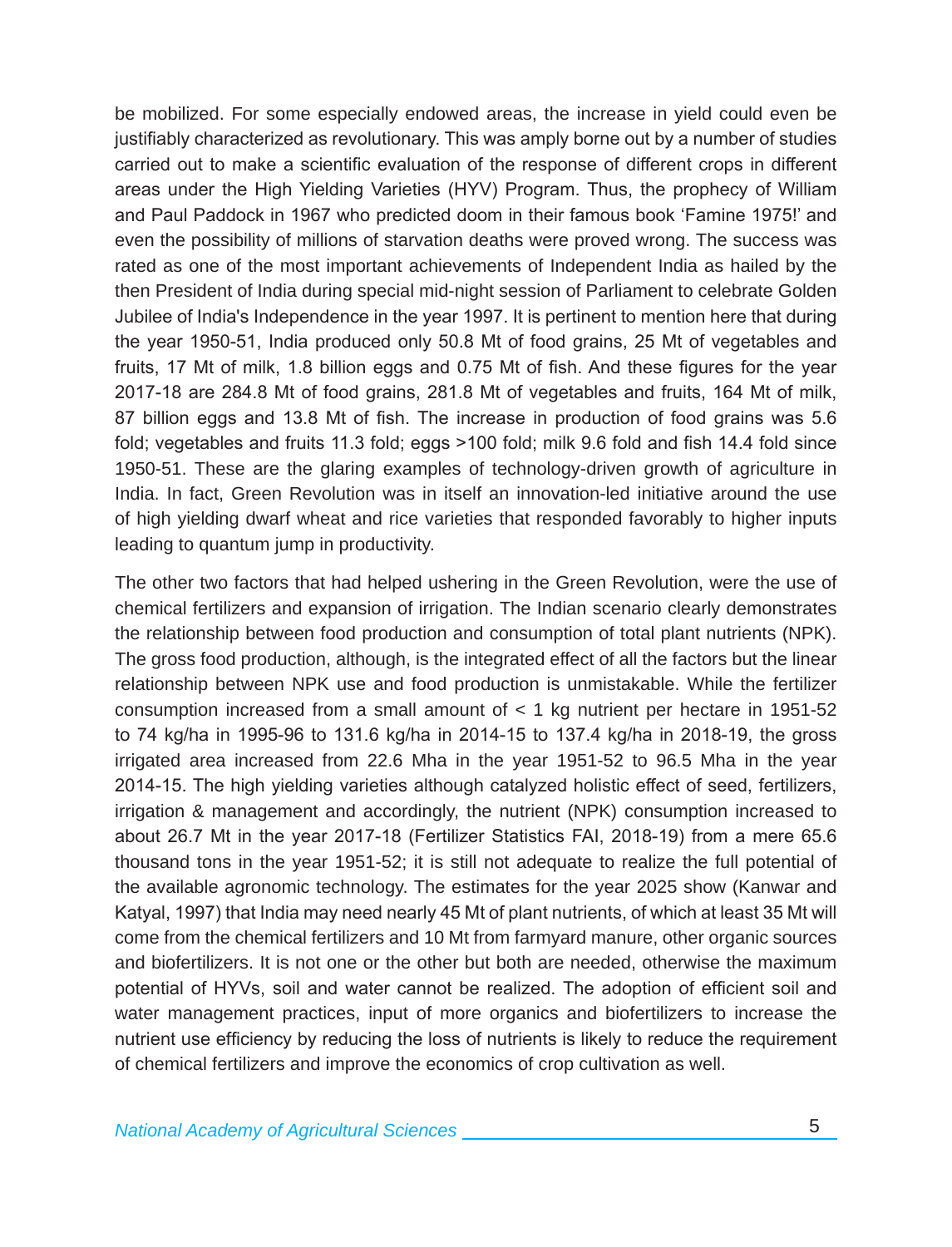Dr Norman Borlaug had pointed out way back in 1994 that had India and China not used the plant nutrients at the level they were using, both would have required 2-3 times land area under cereals to produce the food grain in 1992 (China, 400 Mt; India, 200 Mt) as compared to 1960 (China, 147 Mt; India, 87 Mt). The land sparing effect of fertilizer is of much significance especially in land short countries like India to save grass and forest lands.

Another dimension of agricultural growth in post-GR period is whether the GR technology is capable of supporting the future requirement of food or is there a 'Technology Fatigue' or 'Yield Fatigue', as some people like to call, that has set in? This has been deliberated extensively with conflicting opinions; however, it can be explained by comparing the yield gain during pre-GR, GR and post-GR periods and such an analysis of agricultural growth has been published recently by Yadav *et.al.,* (2019) who divided the period between 1950 and 2017 in 4 phases - Phase-I (pre-GR era from 1950 to 1966); Phase-II (GR era from 1967 to 1983); Phase-III (post-GR-1 from 1984 to 2000) and Phase-IV (post-GR-2 from 2000 to 2017). They have clearly shown that the annual rate of gain in productivity (kg/ ha/yr) of wheat in Phase III was 53.1 kg/ha, which is 30% higher than that of the GR era (41.0 kg/ha). Likewise, in rice, the productivity gain increased from 32.3 kg/ha in Phase-III to 41.6 kg/ha in Phase IV and these were 68% and 117% higher respectively than that in GR era (19.2 kg/ha). Furthermore, the rate of gain in productivity of maize and pearl millet in Phase-III and Phase-IV was 188 - 530% higher as compared to the annual growth rate during GR phase. This remarkable progress can safely be attributed to the technologydriven growth mediated by the development and adoption of improved varieties/hybrids and crop management technology.

The productivity gains, during the last 70 years that was directly translated in vertical growth in increased productivity per ha, were technology-driven and if we dispense with the continuous pursuit of newer technology, it may actually become difficult to meet the growing demand of food grains.

# **4. CURRENT CHALLENGES AND OPPORTUNITIES**

The Green Revolution technology indeed brought about transformative changes in food production scenario of the country but it has also thrown new challenges before the nation. The major second generation challenges are declining factor productivity, inadequate and imbalanced use of nutrients especially of N, low water and nutrient use efficiency, depleting natural resources, scarcity of safe water for irrigation, increasing cost of inputs, higher incidence of diseases and pests, rising concern of nutritional quality and safety of food combined with adverse impact of climate change. Increasing income, especially of 80% farmers who are small and marginal, having holdings less than 2 ha, would require technologies and innovations by which they can save cost on inputs and have more income by way of higher productivity, quality product and linking to value chain and markets.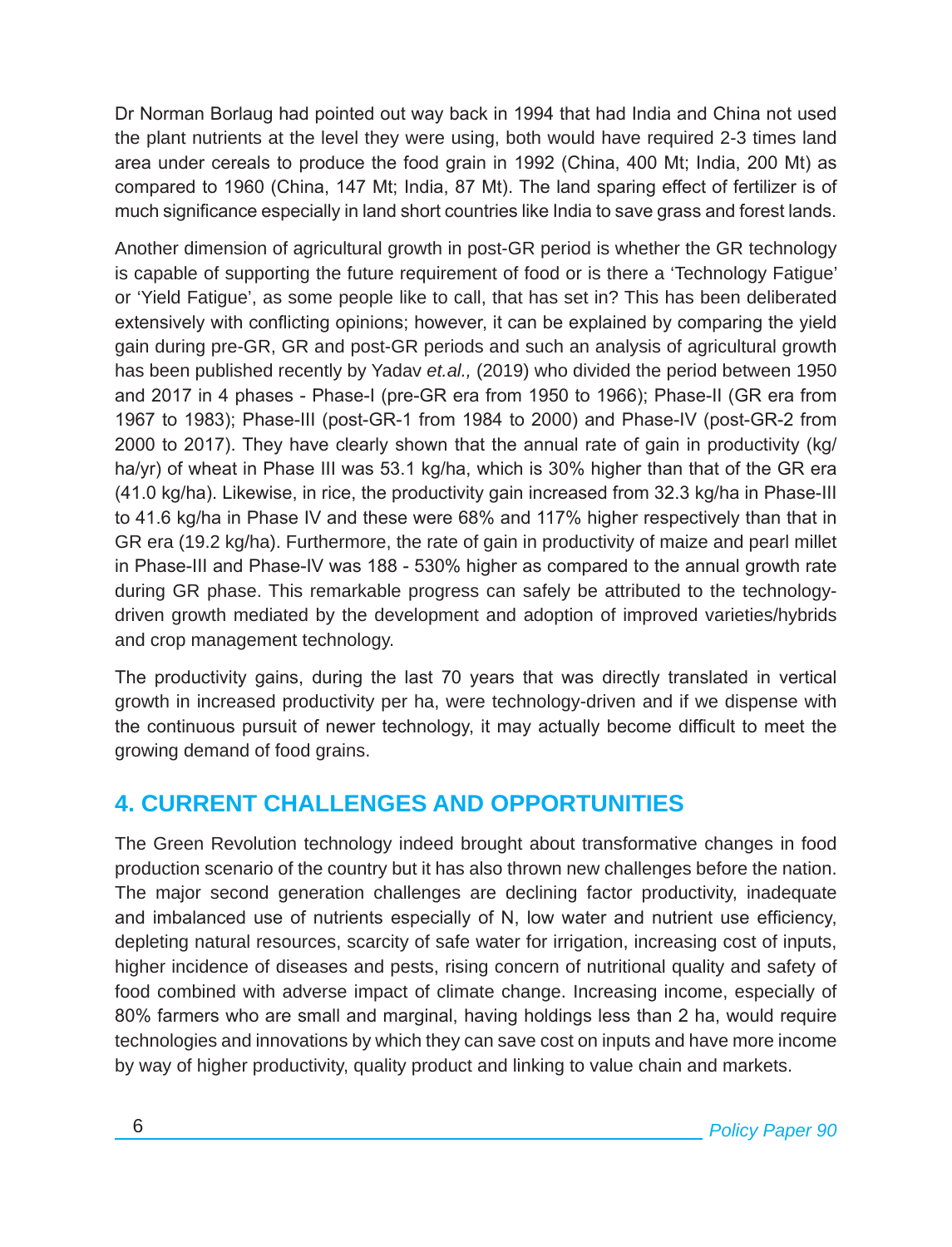The decline in total factor productivity needs to be critically examined as it is linked to the consumption of chemical fertilizers *vis-à-vis* increasing crop productivity, cost of production, health of soil and environment. The fact that fertilizer was the key input in augmenting food grain production after the contribution of high yielding crop varieties, is evident from the increase in fertilizer (N+P<sub>2</sub>O<sub>5</sub>+K<sub>2</sub>O) consumption from 1.98 Mt in 1969-70 to 18.07 Mt by 1999-00. Nevertheless, the average annual increase in fertilizer consumption witnessed a declining trend in these three decades, as reflected by 16.5% during 1970s, 12.04% during 1980s and 5.6% during 1990s. A simple regression analysis between the food production and fertilizer consumption during 1960-61 to 1999-00 shows that the partial factor productivity of fertilizers has been continuously declining, especially when balanced fertilizer application is not practiced. This is supported by the fact that the farmers in the rice-wheat belt (especially Punjab, Haryana and western U.P.) are forced to apply more and more chemical fertilizer to obtain the same crop yields as in the preceding years. The fertilizer response ratio (kg grain per kg nutrient) decreased by nearly four times (from 13.4 in 1970 to around 3.2 in 2010) in irrigated areas of the country. This ratio has further declined to 2.8 in recent years (Chaudhari *et. al.,* 2015).

Our soils are not only low in soil fertility but there is inadequate and imbalanced nutrient use. The current gap between annual drain of nutrients from the soil and inputs from external sources is about 10 Mt, which is likely to grow further. The excessive removal of native nutrients from the soil is one of the major causes resulting in poor soil health. However, on the input side, there is large disparity in fertilizer consumption across Indian states and lack of assured water supply for irrigation is one of the major reasons for low fertilizer input, as for example, only 120 districts in the country consume fertilizer NPK > 200 kg/ha. In Punjab, where more than 98% of the area is irrigated, 12 out of 20 districts surveyed consume fertilizer NPK > 200 kg/ha, 7 districts fall in the category of 150-200 kg/ha and only 1 district falls in the category of 100-150 kg/ha. Thus, Indian agriculture is operating as a net negative balance of plant nutrients resulting in chemical degradation and poor soil health. Furthermore, the soils are also getting continuously depleted of secondary plant nutrients and micronutrients. It is pertinent to mention that the micronutrient deficiency in Indian soil is in the order of 36, 44, 23, 13, 8 and 4% for Zn, S, B, Fe, Mn and Cu respectively (Shukla *et. al.,* 2018). The limiting nutrients do not allow full expression of other nutrients on one hand and lower the fertilizer response as well as crop productivity on the other. Although, fertilizer consumption has been increasing at a fast rate since 1970s, the yield response to fertilizer is declining at a similar pace. Poor soil health results in low nutrient use efficiency. There have been genuine concerns over fertilizer use efficiency, in general, and N use efficiency (NUE) in particular, for economic as well as environmental reasons. Worldwide, NUE for cereal production (wheat, rice, maize, barley, sorghum, millet, oat and rye) is as low as 33%. The unaccounted 67% represents an annual loss of N fertilizer worth up to  $\overline{\xi}$  72,000 crores in monetary terms (NAAS, 2005) and this can be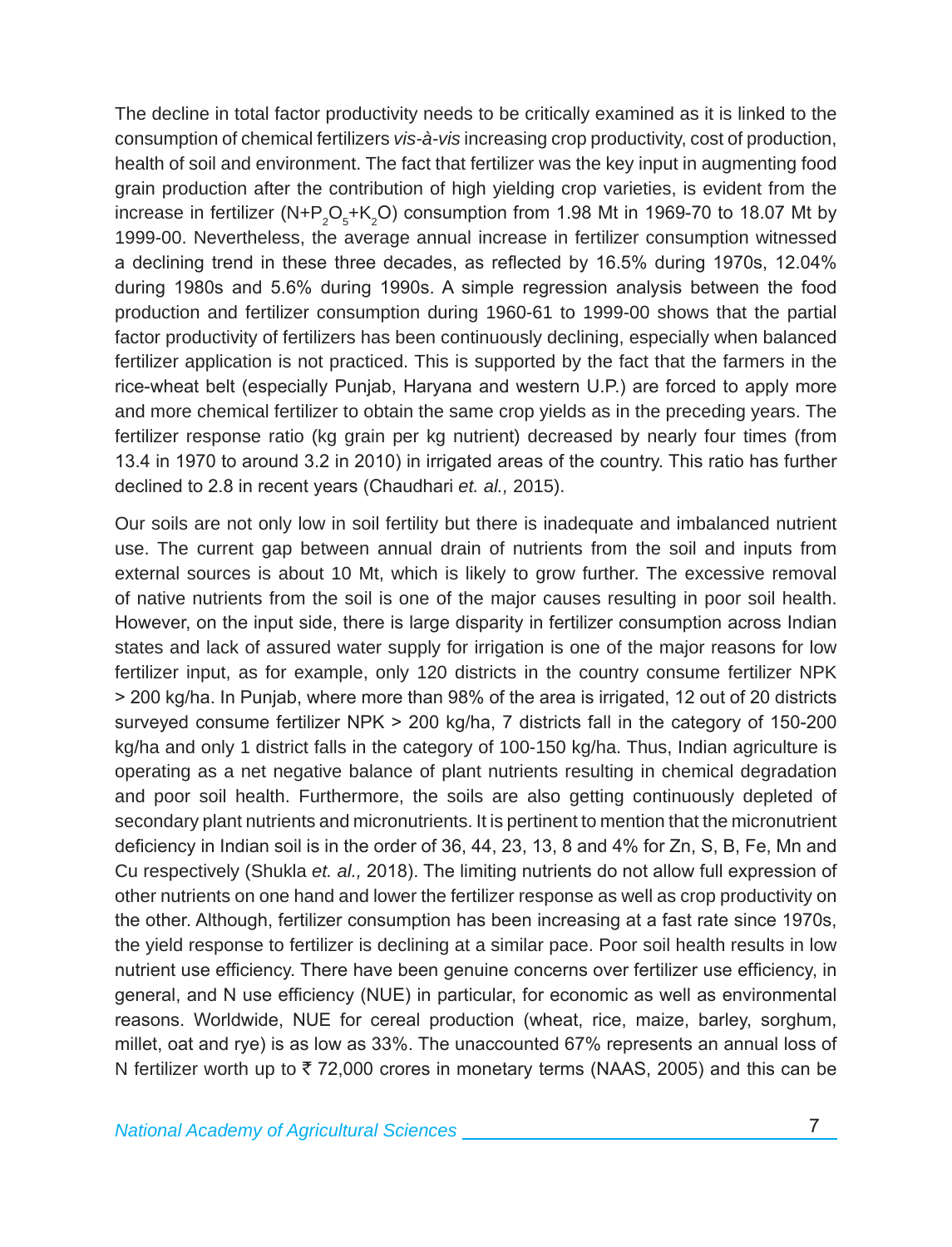reduced to a great extent by making application of organics (FYM/compost) mandatory in combination with recommended dose of chemical fertilizers.

In India, though about 70% of fertilizer used consists of nitrogenous fertilizers and 80 per cent of it is urea, its use efficiency is hardly 30-50 per cent (NAAS, 2018). The fertilizer use efficiency in case of other nutrient elements is 15-20% for P, 60-70% for K, 8-10% for S and 1-5% for micronutrients which is a major cause of concern. Opportunities, however, exist to address these challenges through integrated use of organic manures and inorganic fertilizers, development and use of novel fertilizer products, micro-irrigation, and conservation and precision agriculture, where we can reduce the input of chemical fertilizers, arrest the decline in factor productivity and increase the input use efficiency of water and applied nutrients without sacrificing crop yields. While these challenges are being addressed in the most scientific manner, many individuals and some groups have come up with alternatives to scientifically proven modern technologies, which are, however, not based on any scientific evidence to support higher crop productivity and sustainability. Zero Budget Natural Farming (ZBNF) is one of them that has lately gained substantial popularity among different stakeholders and thus merits attention of the scientific community.

# **5. ZERO BUDGET NATURAL FARMING (ZBNF)**

ZBNF is based on 4 pillars *viz.* (i) *Jeevamrit*- nectar of life (consisting of microbes) that is prepared from dung and urine of indigenous Kapila cow (not other animals like exotic or cross-bred cows, bulls or buffaloes), (ii) *Beejamrit*- the seed treatment, (iii) *Acchadana* (mulching) and (iv) *Waaphasa* (soil aeration/ moisture). Plant protection measures include a mixture of butter milk, cow milk, pepper powder, neem seed and green chilli (Palekar, 2016). Thus, ZBNF is low-input, climate-resilient type of farming that encourages farmers to use low cost locally-sourced inputs, eliminating the use of chemical fertilizers and industrial pesticides. The word 'budget' refers to credit and expenses, thus the phrase 'Zero Budget' means without using any credit, and without spending any money on purchased inputs. Natural farming means farming with Nature and without chemicals. It is presumed that it encourages the natural symbiosis of soil microflora and crop plants. It is, thus, expected to have no or least side effects on the health of soil and environment. ZBNF promises to end a reliance on loans and drastically cut production costs, ending the debt cycle for desperate farmers.

More importantly, the proponents of ZBNF ban the use of modern varieties with high yield potential and recommend the use of only traditional varieties/land races with inherently low yield potential. This is an obvious recognition that the traditional varieties respond to low level of soil-bound nutrients and in case higher quantity of nutrients are made available they tend to lodge resulting in poor translocation of nutrients that ultimately causes yield reduction. By contrast, one of the most important components of India's success in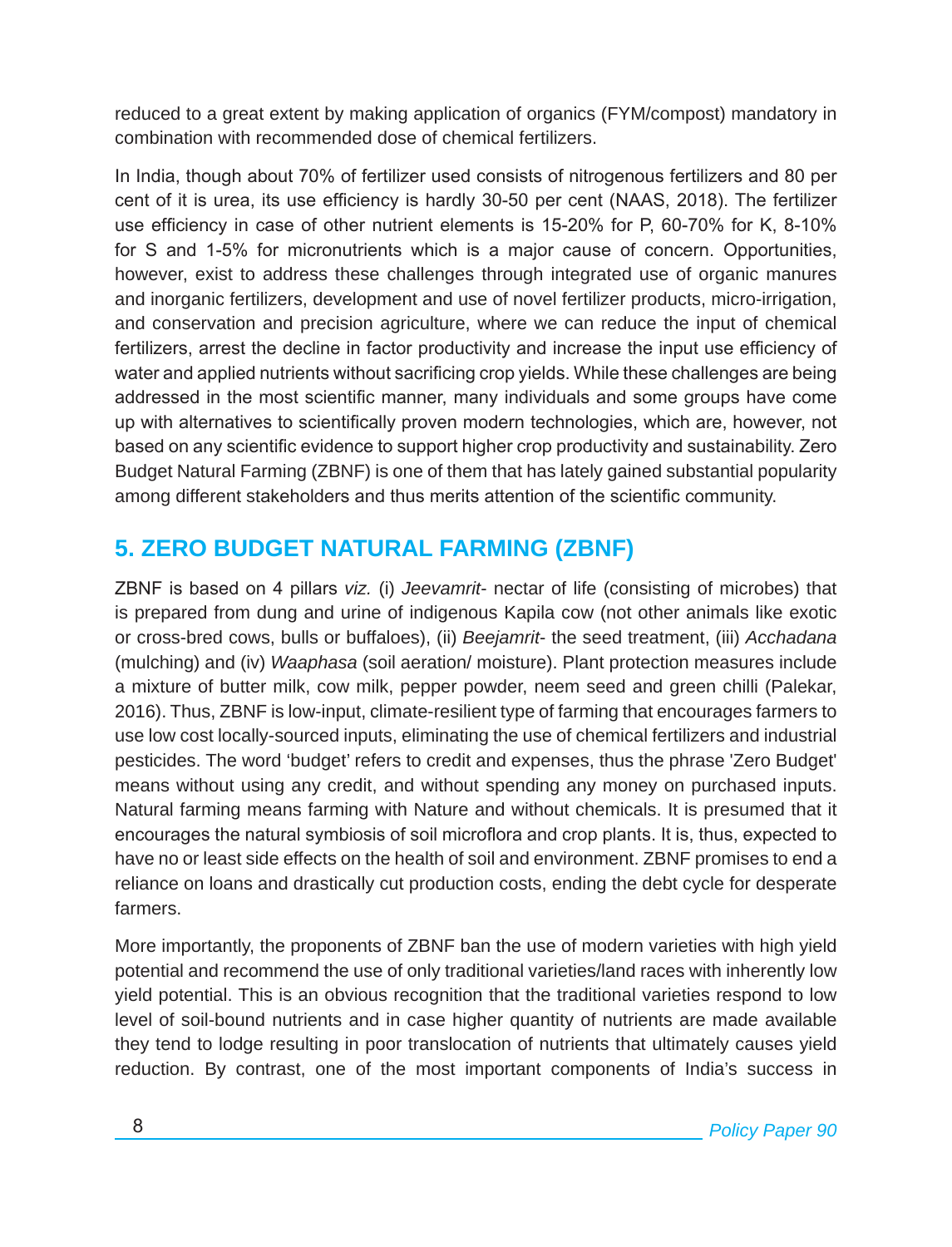transforming its agriculture is the development and spread of high yielding modern varieties in almost every crop that have more than doubled the yield potential as compared to that of traditional varieties of crops like rice, wheat, maize, millets, pulses as well as oilseeds and the country has already reaped and will continue to reap the potential of these high yielding modern varieties in future. It's important to mention here that the seed treatment of traditional varieties with so called Beejamrit of ZBNF will in no way increase the yield potential of these varieties and the maximum it can do is to protect the Beejamrit -treated varieties from some diseases and the microbes can add a few plant growth promoting substances which can have incremental effect and will definitely not impart quantum jump in their yield.

ZBNF has recently been re-christened as 'Subhash Palekar Natural Farming' (SPNF) after the name of its prime mover, Mr Subhash Palekar, who taught this new method of farming to the farmers in his 1st workshop that was organized at Wayanad in Kerala in the year 2008 (http://palekarzerobudgetspiritualfarming.org). But the system is supposed to have existed since mid 1990s in southern India, notably in the state of Karnataka. Later, it was promoted by the Government of Andhra Pradesh during the last two decades as 'Community Managed Sustainable Agriculture' (CMSA) or 'Climate Resilient Zero Budget Natural Farming' (CRZBNF). The Government of Andhra Pradesh spent about  $\bar{z}$  324 crores to popularize it among the farmers and proposed to extend it to six million farmers of the state cultivating 9 Mha area by 2022-24 in a phased manner. The move to turn Andhra Pradesh into world's 1st natural farming state was estimated to cost  $\bar{\tau}$  17,000 crores (equivalent to 2.3 billion US \$) and was proposed to be raised as loan based on state guarantee. 'Azim Premji Philanthropic Initiative' has already extended a  $\bar{\tau}$  100 crore grant for this purpose. Apart from this, attempts are being made to promote this new method of farming in a big way by non-government organizations as well as governmental agencies as presented below:

# **5.1 Endorsement by the Government of India**

While the country has been planning to revamp its agricultural production system including R&D to meet the formidable challenges being faced by it, the economic survey of 2018-19 made a fervent appeal for the adoption of 'Zero Budget Natural Farming' (ZBNF) in a big way to double farmers' income and it was subsequently endorsed by the Hon'ble Finance Minister during her budget speech in the parliament. ZBNF is said to be 'Zero Cost or Zero Input Natural Farming' and, therefore, whatever quantity is harvested is treated as net profit to the farmer.

# **5.2 Need for Scientific Validation**

There have been a few reviews and opinions on ZBNF (Munster, 2018; Agarwal, 2019; Ramakumar and Arjun, 2019 and an editorial in 'Economic and Political Weekly'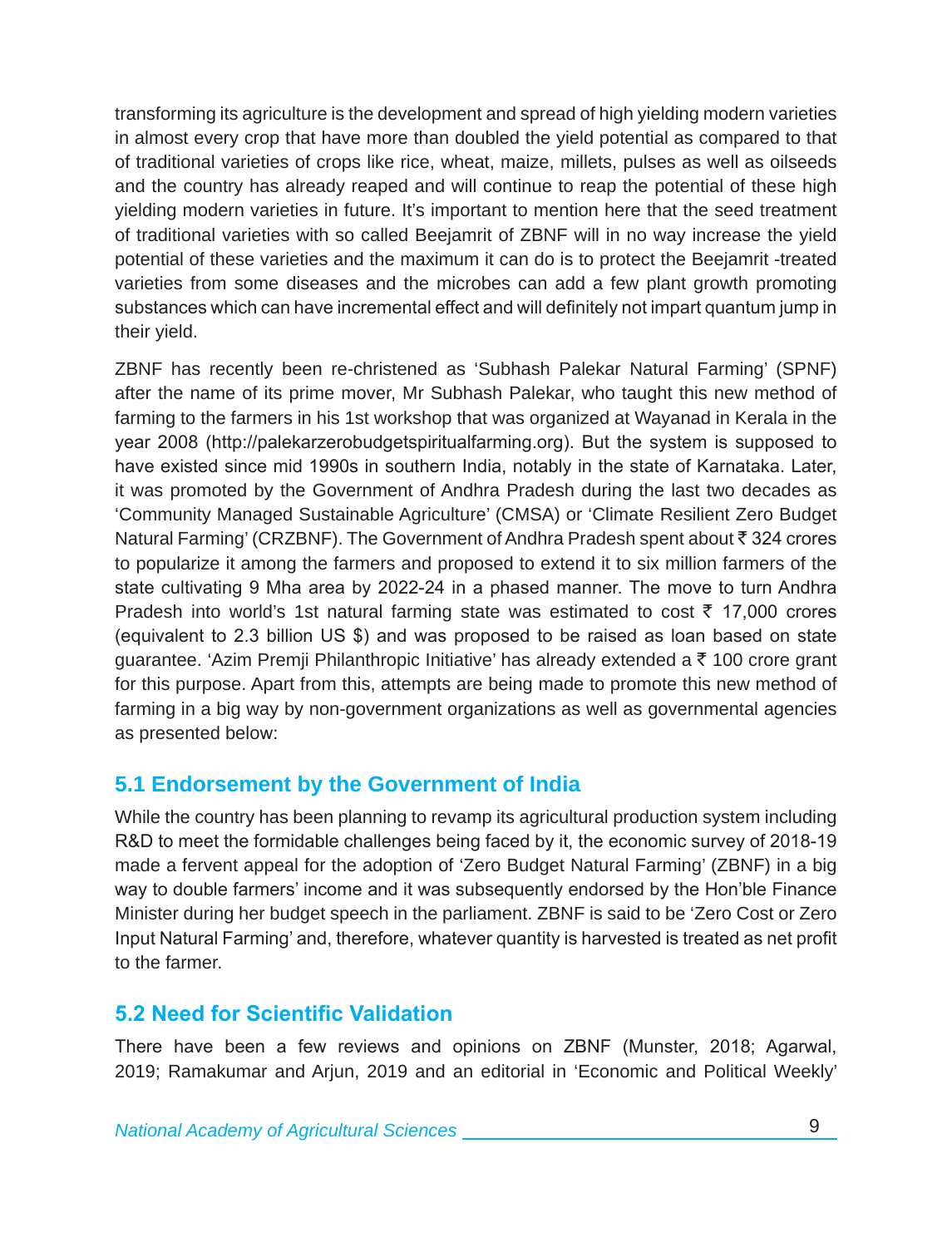entitled 'Mirage of Zero Budget Farming' in July 27, 2019 issue). One of the leading journalists, Mr Vivian Fernandes recently visited Palekar's farm and interacted with the representative of Mr Palekar at his farm as well as farmers near Palekar's farm. The article "Does Zero Budget Natural Farming Work? A Reality Check" appeared in 15<sup>th</sup> July 2019 edition of the 'Quint'. All the above mentioned articles conclude that the claims of ZBNF are questionable and need further scientific validation. In fact, a considerable number of farmers in Maharashtra have shifted to chemical nutrient-based farming (Bhosale, 2019)

ZBNF has, however, aroused a great deal of interest among the farmers as well as funding agencies including a few State Governments. Now, even the Federal Government has endorsed it for large scale adoption. One of the ICAR's institutes, the Indian Institute of Farming Systems Research (ICAR-IIFSR), Modipuram has initiated work on its scientific validity. A committee headed by the Vice Chancellor of Professor Jaishankar Telangana State Agricultural University, Hyderabad, is examining the results of these multilocation trials. It is well-established that technology is the driver of growth and the spirit of science demands that this new system of farming, in which huge resources are proposed to be invested, should be examined/evaluated scientifically.

It is, therefore, premature to recommend its wide-spread adoption which may lead to massive damage to the hard-earned knowledge and benefits of agricultural R&D over the last 70 years.

# **6. FEEDING WORLD'S LARGEST POPULATION IN 2025 & BEYOND**

India will soon become the most populous country in the world with an anticipated population of nearly 1.7 billion by 2050. In order to feed this population, the country has to adopt a policy of vertical growth in productivity as the chances of horizontal expansion in cultivated area are almost impossible. An assessment of projected requirement and ways & means to produce adequate quantity is presented below:

# **6.1 Projected Demand of Food & Nutrition**

If India is to attain and maintain a GDP growth rate of 8.0%, then we need to produce 457 Mt of food grains (including 50.3 Mt of pulses) by 2050. Similar increase in production level of other food items like edible oils (45.2 Mt), vegetables (438.6 Mt), fruits (183.4 Mt), milk (483.6 Mt), sugar (58.2 Mt), meat (18.1 Mt), eggs (202.5 billions) and fish (27.0 Mt) is also required (Chand, 2012). This would require a four-fold increase in land productivity, a three-fold increase in water productivity, doubling of energy use efficiency- about half through labour & capital substitution and a six- fold increase in labour productivity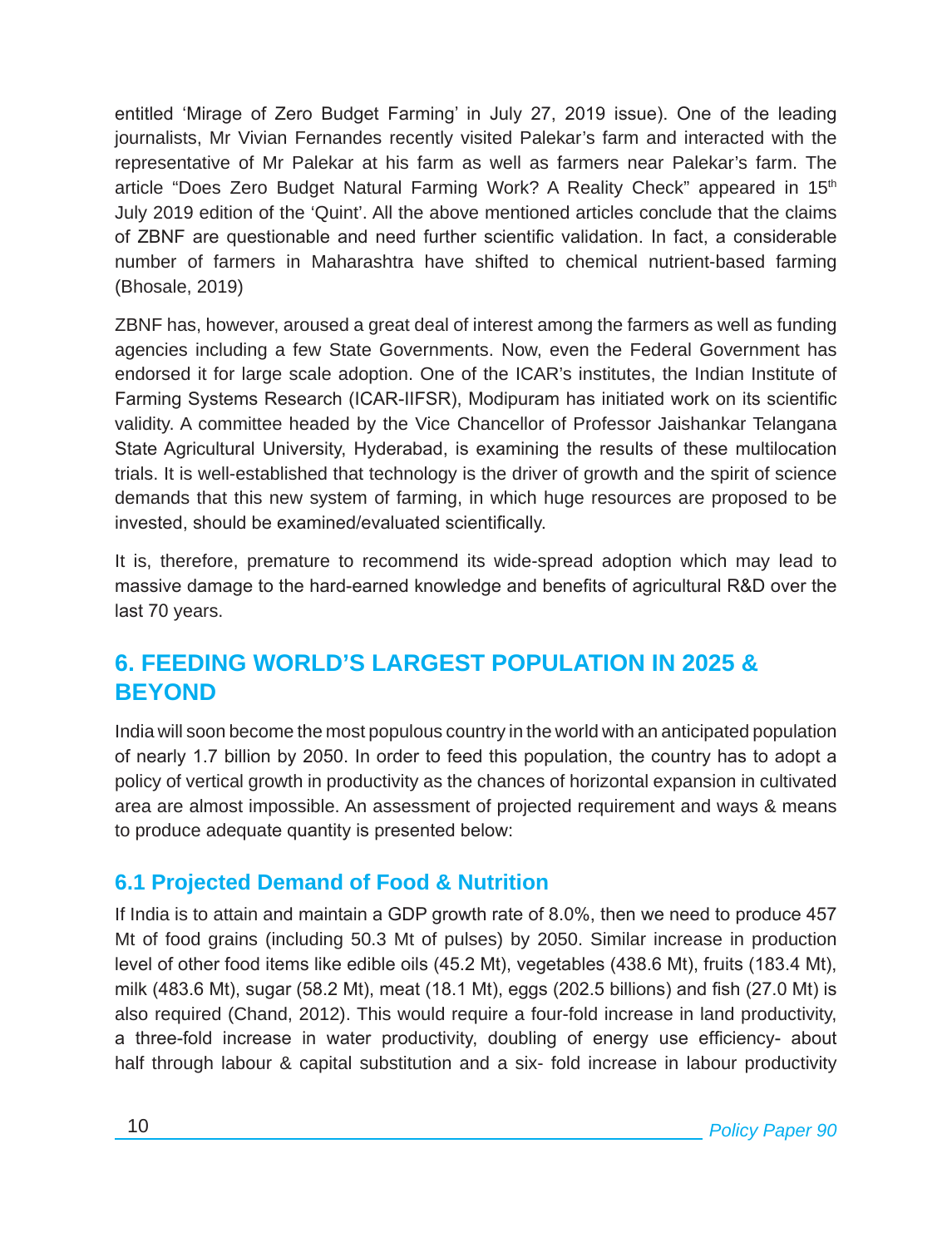(Chand, 2012). Assuming that ZBNF is adopted by half of the small and marginal farmers who constitute 86% of the total farmers in the country, what would be the likely impact on the food production? In order to answer this, we need to address the following questions:

- (i). Is it possible to meet the nutrient requirements of crops or will indigenous nutrient supply (even with microbial augmentation as suggested in ZBNF) suffice crop demand?
- (ii). Can we produce enough and sustain the crop yields over the years to feed the growing population with ZBNF?
- (iii) Are there adequate scientific evidences to support the advantage of ZBNF over scientifically proven crop management practices?
- (iv). Does NARES consider ZBNF as a currently sound and relevant technology for reasonable scientific pursuit as given in the following site;

http://www.palekarzerobudgetspiritualfarming.org/zbnf.aspx

- (v). Do we want to take agriculture in India away from evidence-based Science & Technology?
- (vi). Will reliance on ZBNF aid farmers to double their income and end the debt cycle?
- (vii). Is the food produced by ZBNF superior in quality?
- (viii).Should the Government of India invest in ZBNF in the absence of scientific and authenticable evidences?

Most of these questions have been briefly addressed either together (to avoid repetition) or separately in the subsequent paragraphs with scientific evidences.

## **6.2. Can ZBNF Meet the Nutrient Demand of the Crops?**

Continuous raising of crops exhausts soil nutrient reserves and hence, soils have to be replenished with essential major plant nutrients. Later, the deficiency of secondary and micronutrients also emerges which may become a yield limiting factor and this deficiency also needs to be eliminated. For example, in rice-wheat system with 10 t/ha productivity, the total uptake of N,  $P_2O_5$ , K<sub>2</sub>O is 225, 100 and 315 kg (Tandon, 2004). This requirement cannot be fulfilled without the application of chemical fertilizers if higher productivity levels are to be maintained. In addition to NPK, the 10 t/ha productivity of R-W system also removes about 40, 62 and 38 kg of S, Ca and Mg, respectively along with substantial amounts of micronutrients. Continuous cropping without adequate replenishment of nutrients obviously depletes soil's native reserves and affects its health. In that sense, it is essential to monitor the soil nutrient status through soil testing at regular intervals and recommend balanced fertilization as per the requirement of the crop to maintain the soil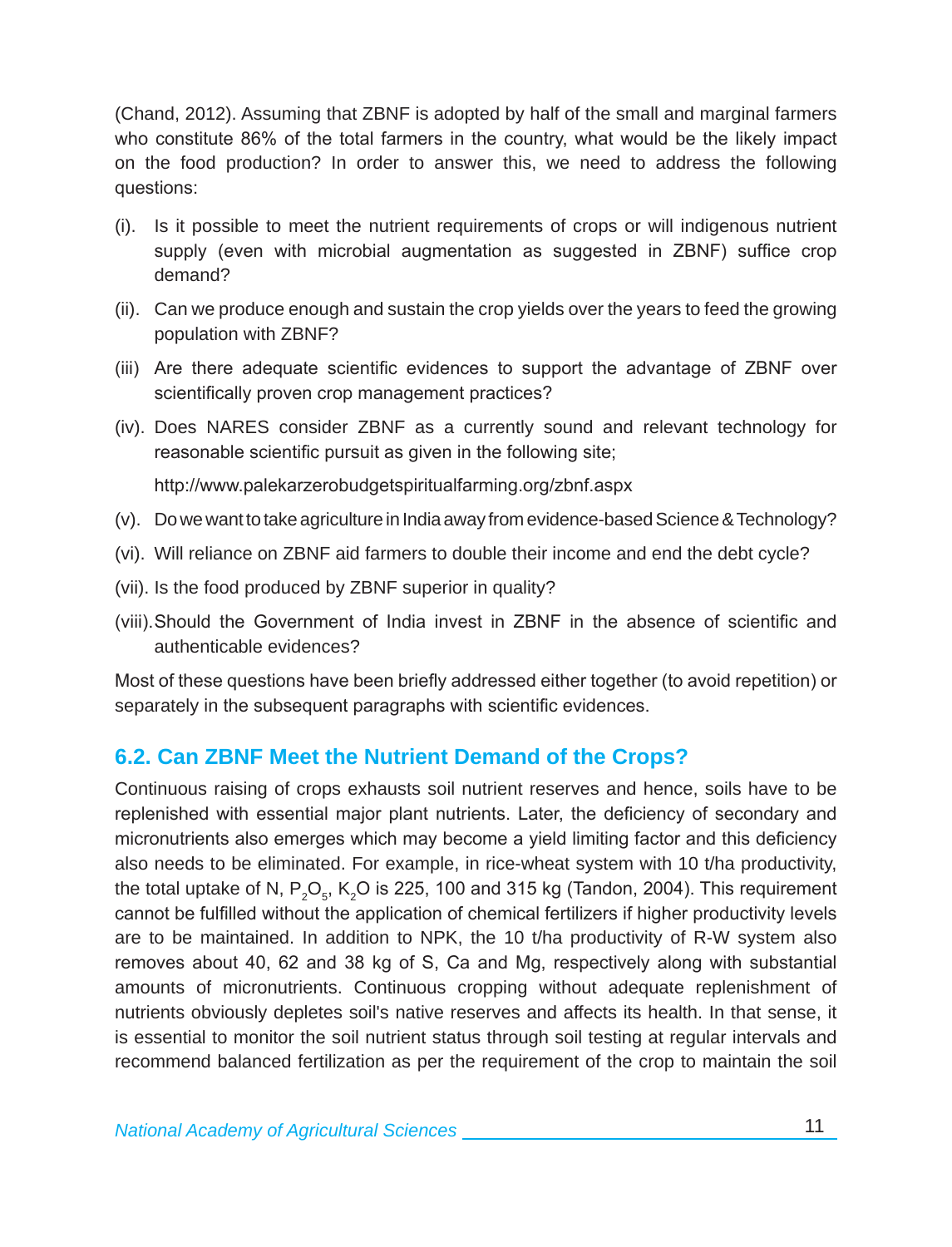health for sustaining higher productivity levels. Further, the nutrient requirement can also be supplemented with addition of organics and bio-fertilizers which reduces the input of nutrients through chemical fertilizers and also enhances biological activity and physical health of soil that, in turn, increases the nutrient and water use efficiency while maintaining and sustaining the productivity at higher levels over the years. ZBNF, however, cannot provide this much quantity of nutrients as soil has a limited nutrient supplying capacity and hence, the crop productivity will be maintained at a low level.

With this low level of productivity (in ZBNF), the farmers will not be able to earn enough to double their income and be free from the debt. Also, at the country level we will not be able to meet the food and nutritional demand of the growing population and hence, will be failing in our task of meeting the Sustainable Development Goals (SDGs) of Zero Hunger and poverty elimination by 2030.

# **6.3. Crop Productivity and Yield Sustainability**

Studies initiated by the ICAR-Indian Institute of Farming System Research (IIFSR), Modipuram at several locations in the country have clearly indicated that yield levels were drastically reduced in rice-wheat cropping system (the backbone of national food security) by 59% in wheat and 32% in basmati rice. Results of a three-year Natural Farming Experiment by the University of Agricultural Sciences (UAS), Dharwad indicated a yield decline of at least 30% in soybean-wheat, groundnut-sorghum and maize-chickpea cropping systems while it was 17% in cotton-groundnut inter-cropping system. These trials have clearly established that food security will be seriously challenged along with the farmers' income, if ZBNF is adopted.

The land and water resources are limited and there is a very remote possibility of bringing any additional area under cultivation considering the pressing demands of the industrial and urban sectors. The fact that the net cultivated area has remained more and less static for the last five decades, enhancing productivity (of the agricultural production system) by using all modern technologies is the only solution for ensuring food and nutrition security to the huge population with very diverse requirements.

It is not the fertilizer use but the inadequate and imbalanced use of fertilizer which is damaging soil health and should be a matter of concern to all including researchers, environmentalists, administrators and policy makers. Nutrients are to be applied on soiltest basis as per crop requirement. ICAR-AICRP (All India Coordinated Research Project) on Long Term Fertilizer Experiments (LTFE) continuing for the last 50 years in different agro-eco regions and cropping systems of the country, have proved beyond doubt the significance of balanced fertilization (Singh and Wanjari, 2017). Following are the results of significance: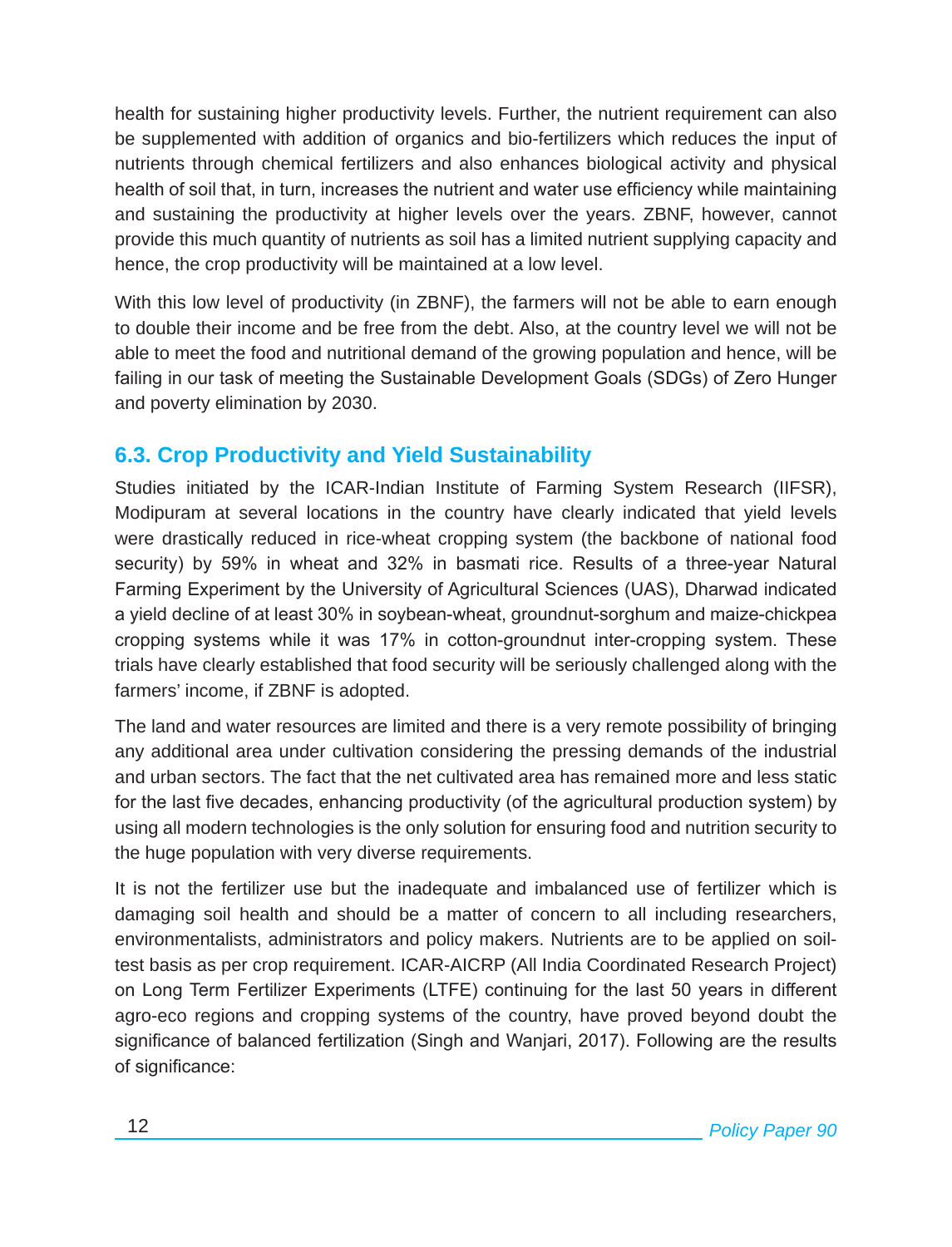- i) Application of organics like FYM to the extent of 10-15 t/ha to a single crop in the cropping sequence along with recommended dose of NPK produced higher grain yields over the years in both crops at all centers in the country.
- ii) The treatment with optimal NPK (100% of recommended dose) maintained similar yield trend as the NPK+ FYM for most of the years at most of the centres, but lately it showed declining yield trend unlike the NPK+ FYM.
- iii) The decline in yield in 100% NPK in some centres was owing to deficiency of secondary and micronutrients like Zn, S, K, Ca and many other micronutrients which became evident after different number of years, depending upon the nature of soil, climate and management. This deficiency was, however, eliminated with the application of these micronutrients in 100% NPK recommended dose which restored the high yield trend, thus highlighting the significance of integrated nutrient management (INM) with combined application of organic and inorganic fertilizers for higher and sustainable crop yields.

In addition, organics with recommended dose of NPK not only produced and sustained higher crop yields but also showed improvement in all physical, chemical and biological attributes of soil health. This is evident from the build-up of soil organic carbon (SOC) content, an index of good soil health, at all the centres in the country. Thus, it is clear that there is hardly any scientific evidence to support detrimental effect of judicious use of fertilizers on soil health, crop productivity or farmers' income. It is also appropriate to mention here that despite application of 10-15 t/ha/yr of FYM for over 4 decades, SOC did not double whereas some supporters of ZBNF assure doubling of SOC in 1-2 years only. Apart from this, ZBNF also claims that dung and urine from one indigenous cow can support 30 acres (12 ha) of land. It is pertinent to mention here that one cow will be able to give around 5,000 kg dung in a year that will supply 12 kg N. The important question is: Can 12 kg N in combination with so called *Jeevamrit* and *Beejamrit* support cultivation of 12 ha (30 acre) of agricultural land?

# **6.4. Are there Adequate Scientific Evidences to Support Advantage of ZBNF over Scientifically Proven Crop Management Practices?**

Although the work on ZBNF has been taken up by some states but no systematic data have been generated so far to prove the superiority of this technology over the scientifically proven crop management practices. However, the proponents of ZBNF continue to defend the technology without any scientific evidence (Palekar, 2019). This is intriguing and needs further discussion to clear the air around ZBNF.

# **6.5 Quality of the Produce**

Increasing consciousness about conservation of environment as well as of health hazards caused by agrochemicals has brought a major shift in consumer preference towards food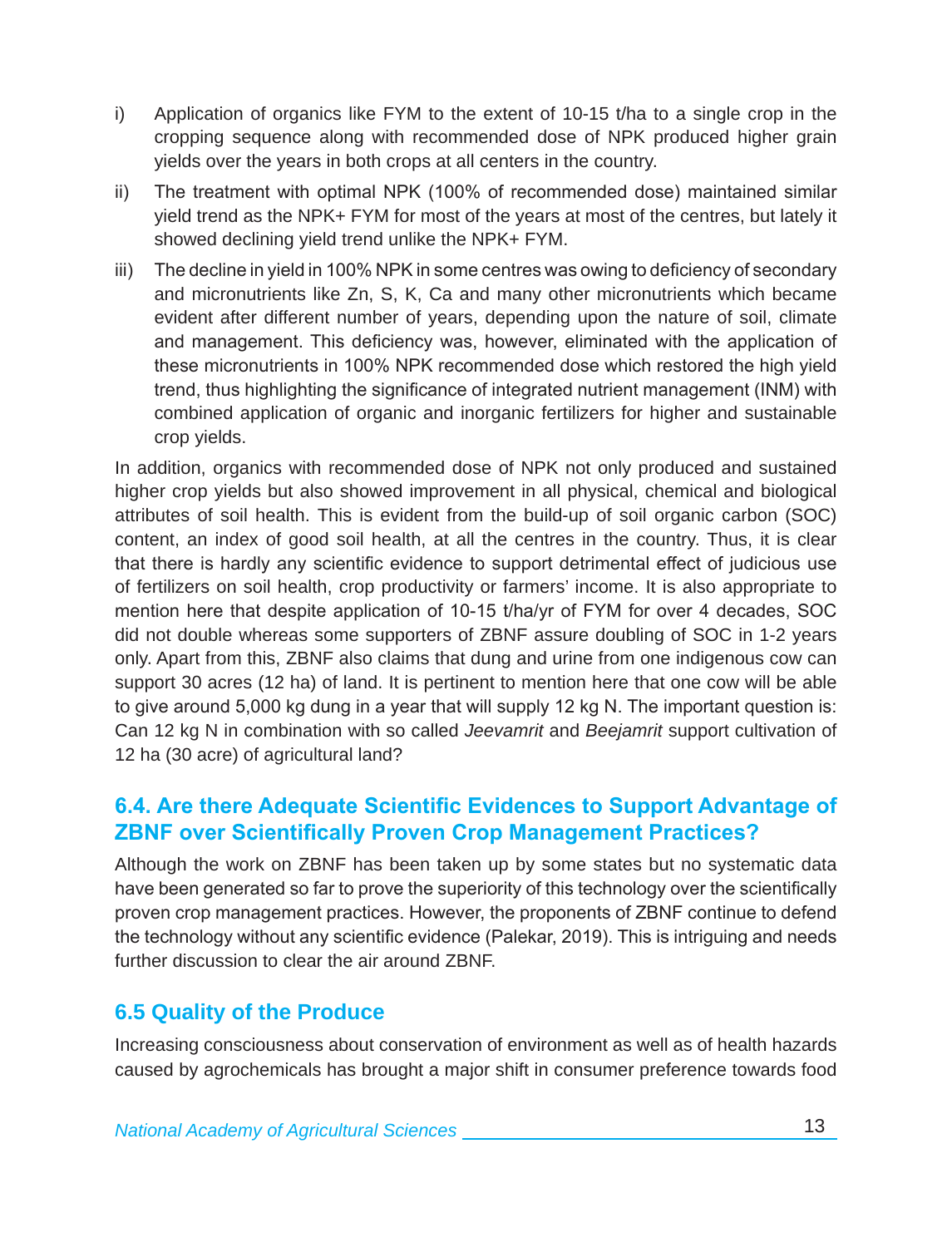quality and safety, particularly in the developed countries. If Good Agricultural Practices (GAP) are strictly adhered to, safe & nutritious food could be produced by conventional integrated nutrient and pest management practices. It is a known fact that plants take nutrients in inorganic form only, even if we apply them through organic manure. As regards the claim (by the proponents of ZBNF) of superior quality of the produce under ZBNF, the produce of ZBNF will definitely be free from pesticide residue, but the farmers practicing ZBNF did not get premium price for their produce and thus the expectation of higher price for ZBNF produce has been belied resulting in their return to conventional farming practices using need-based chemical fertilizers.

# **7. STRATEGIES FOR MEETING THE FUTURE DEMAND OF FOOD**

The country has to adopt a number of strategies to meet the future demand of food and nutrition of the growing population. This includes bridging yield gaps between yield potential and the yield levels achieved at the farm in major crops. Apart from this, increasing total factor productivity, judicious use of nutrients especially of chemical fertilizers & pesticides, efficient management of natural resources like soil and water, establishing value chain and market linkages to retain the interest of farmers in farming and attracting the youth in farming, is the need of the hour. Prevention/drastic reduction in post-harvest losses, processing and product development, integrated crop and pest management, adopting climate smart agricultural practices to avoid adverse impact of climate change on agriculture, giving special attention to developing technology for rain-fed areas, water harvesting, increasing water use efficiency, conservation agriculture, precision farming, empowering individuals, especially women in agriculture, food fortification and biofortification would ensure nutritional security. In order to overcome the widespread micronutrient deficiency in soil, application of compost has to be made mandatory along with application of balanced dose of chemical fertilizers. The Government needs to evolve a strategy to incentivize production and application of quality compost from cow dung in combination with huge crop residue produced in the country. In addition, massive urban waste should also be utilized and incentivized for producing quality compost.

# **8. THE WAY FORWARD**

From the foregoing discussion, it is amply clear that ZBNF is a myth and not a reality as it is not supported by any science-led information. In the pre-independence period, the country had been following this type of farming and had faced many famines resulting in loss of life due to hunger and starvation. In the pre-green revolution period, India was importing food grains to feed the nation and inspite of all efforts of the Government of India including that of the foreign agencies like Ford Foundation and the Rockefeller Foundation; the yield levels remained low at 1.33 t/ha for rice and 1.35 t/ha for wheat under IADP and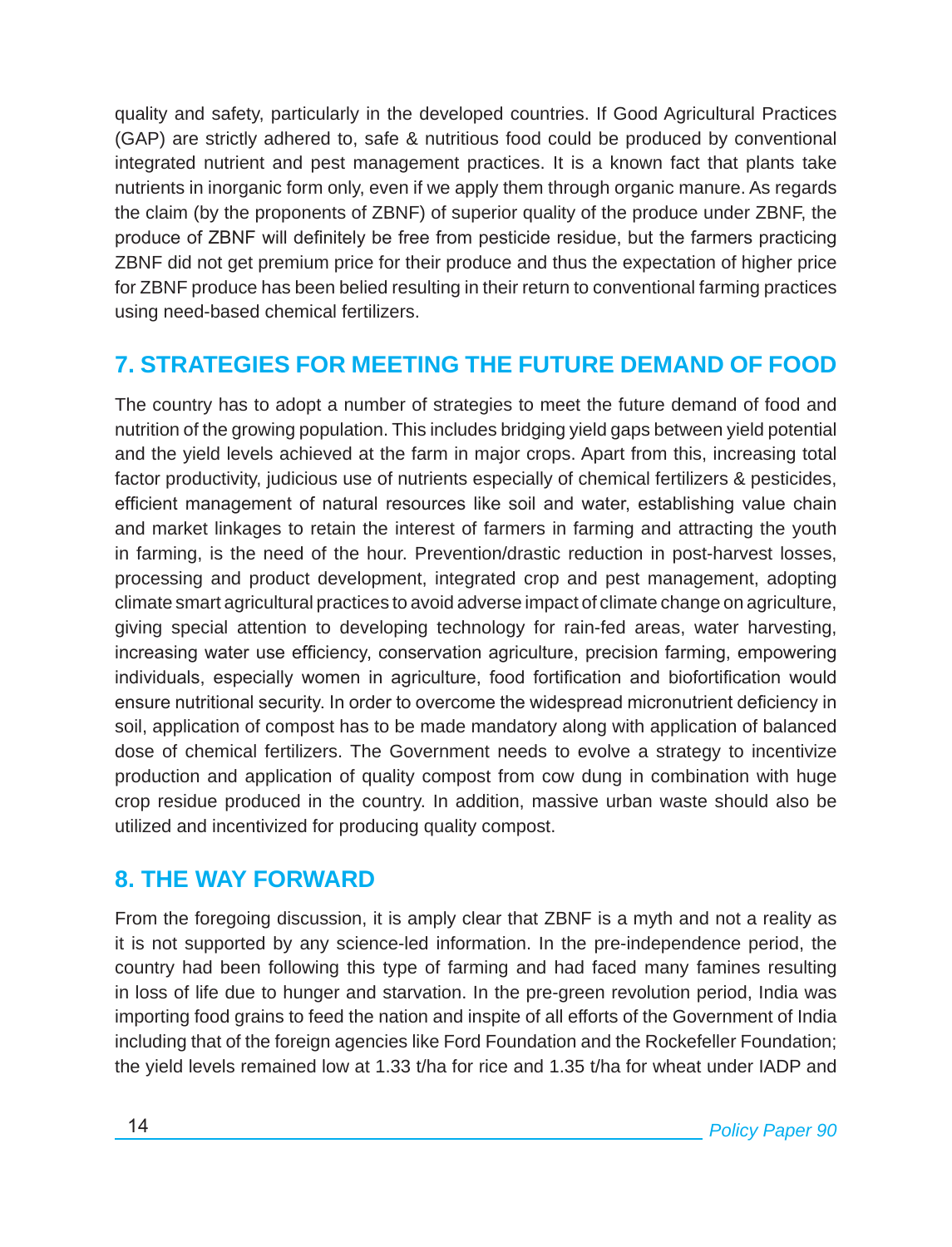IAAP initiatives (Siegel, 2018). These yield levels were without the addition of any market purchased inputs and the situation was almost akin to ZBNF.

The country has moved forward from a 'ship-to-mouth' economy to an economy where we are not only producing enough but also have become one of the major exporters of food grains and other agricultural products. This has largely been due to synergy of technologies, appropriate policies, services, farmers' enthusiasm and strong political will. This situation is not to be reversed but further improved and strengthened to feed the growing population with challenges of yield sustainability, water scarcity, limited land availability, degradation of soil and water resources, higher incidence of diseases and pests, increasing cost of inputs, and above all the adverse impact of climate change. We should also not forget that nearly  $1/4$ <sup>th</sup> of the world's hungry and  $40\%$  of the world's undernourished, stunted, and wasted children have their homes in India. Also, increasing income, especially of 80% of small and marginal and resource-poor farmers is a big challenge. This would require application of low cost, location specific and scientifically proven technologies to double their income. These farmers can be empowered by giving access to modern technologies of crop production. Denial, otherwise, may lead to a massive damage to the hard-earned knowledge and benefits of agricultural R&D over the last 70 years. Here, it is worthwhile to quote Dr Norman E. Borlaug, the Nobel laureate, who said, while delivering a keynote address at the 15th World Congress of Soil Science, at Acapulco, Mexico in 1994:

"For those of us on food production front, let us all remember that World peace will not be built on empty stomachs and human misery. Deny the small-scale, resource-poor farmers of the developing world access to modern factors of production – such as improved varieties, fertilizers and crop protection chemicals – and the world will be doomed – not from poisoning, as some say, but from starvation and social and political chaos".

Thus, condemning the technology that ushered in Green Revolution for the negative impacts on the environment and health is neither fair nor justified. It was the injudicious, indiscriminate and excessive use of agro-chemicals which is to be blamed. There was and is a need even today for the extension personnel to convince the farmers to adopt location-specific best management practices appropriate for the specific agro-ecosystem as the recommended packages of practices are the output of a scientifically evolved and rigorously tested and validated process.

In fact, the way forward is to utilize all the modern tools and techniques at the disposal of the scientists to evolve eco-friendly climate-smart and cost-effective management strategies with emphasis on resource input use efficiency that will lead to improvement in soil health and sustainability of the production system.

We need to emphasise that India's agricultural success has essentially been due to the quality seed of new improved varieties/breeds replaced periodically as and when newer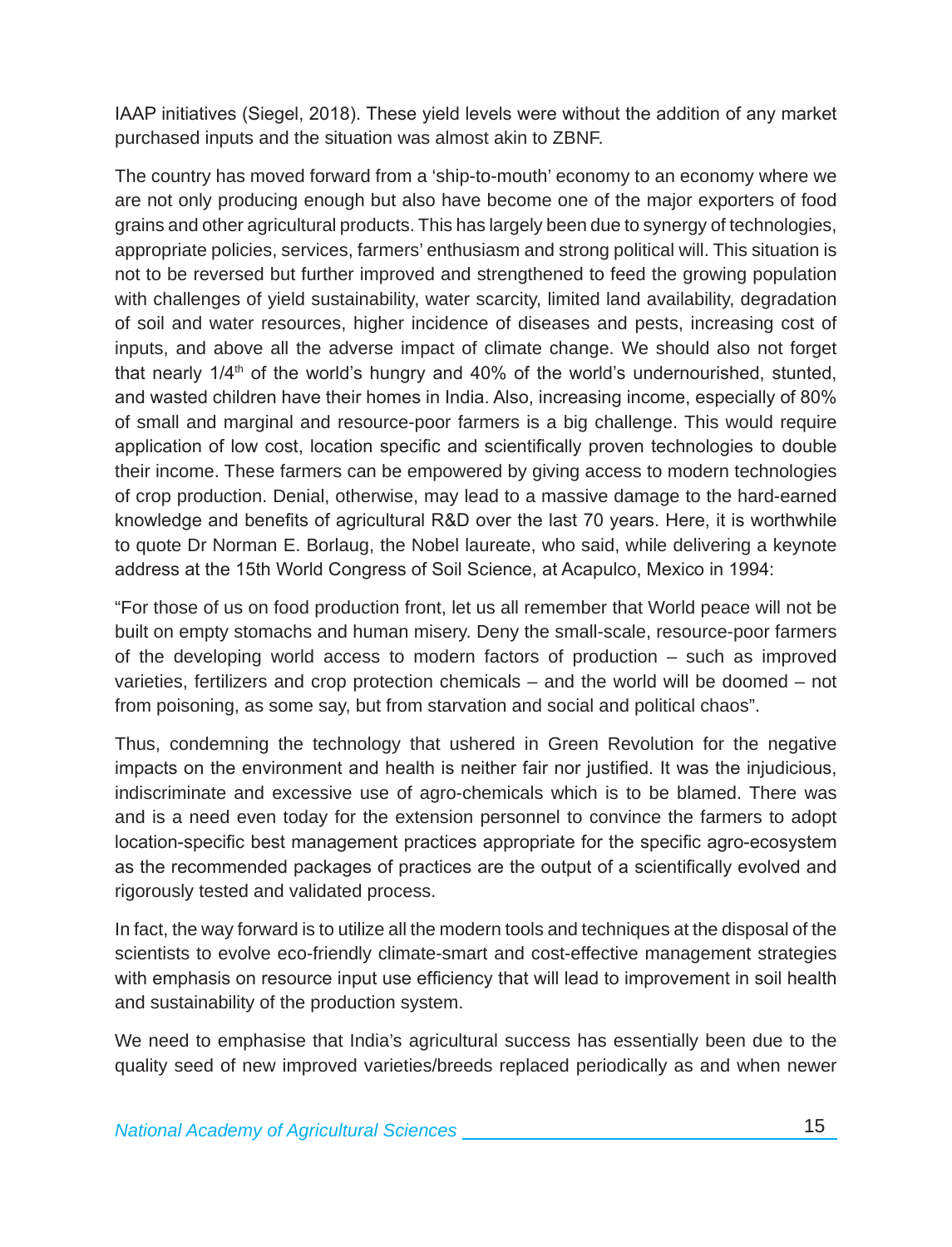varieties are bred along with appropriate input management. The Academy strongly feels that it shall be the biggest undoing of the phenomenal success achieved by Indian Agriculture, if all the production zones of the country were to adopt ZBNF. This is likely to result in a significant drop of the national food grain production over the years, and with increasing pressures of climate change it may even drop below the half mark, landing the nation into scenarios of severe food shortages.

While the current projects by the *NITI Aayog* on validation of the technology or survey of impact on agriculture may be taken to logical conclusion, it is the firm opinion of the Academy that promoting technologies which essentially rely on crop varieties which have inherently low yielding potential would be detrimental to the Indian resolve of meeting the Sustainable Development Goals (SDGs), especially 1 and 2, as well as meeting the aim of doubling farmers' income. The nation cannot afford to compromise on the nutrient supply needed to overcome the silent hunger and the unethical perpetuation of high concentration of stunted and wasted children and anaemic mothers.

The Academy is of the considered opinion that there is no scope for an incremental value gained by the farmer or the consumer through ZBNF that represents one of the many such practices followed in India prior to the 1950s when no more than 50 Mt of food grains could be produced, making ZBNF a technology that lacks rationale or acceptability as a production technology.

Therefore, it is recommended that the Government of India should invest capital, efforts, time and human resources towards developing a strong research base and technologies to produce "More from Less for More" instead of promoting a technology like ZBNF.

# **REFERENCES**

- 1. Agarwal, K. (2019) Zero Budget Natural Farming: Another case of 'Raw Wisdom' over Science. *Down To Earth*. Aug. 07, 2019.
- 2. Anonymous (2019) Mirage of Zero Budget Farming: Is zero budget farming the new demagoguery of the state to camouflage mis-governance. *Economic and Political Weekly*. Vol. 54. No. 30 pp. 8.
- 3. Bayly, C.A. (1985) State and economy in India over seven hundred years. *The Economics History Review*. 38; 583-596.
- 4. Bhosale, J. (2019) In Maharashtra, a considerable number of followers have returned to practicing chemical farming as they failed to improve their income with ZBNF. *The Economic Times*. https://economictimes.indiatimes.com/articleshow/ 70089472.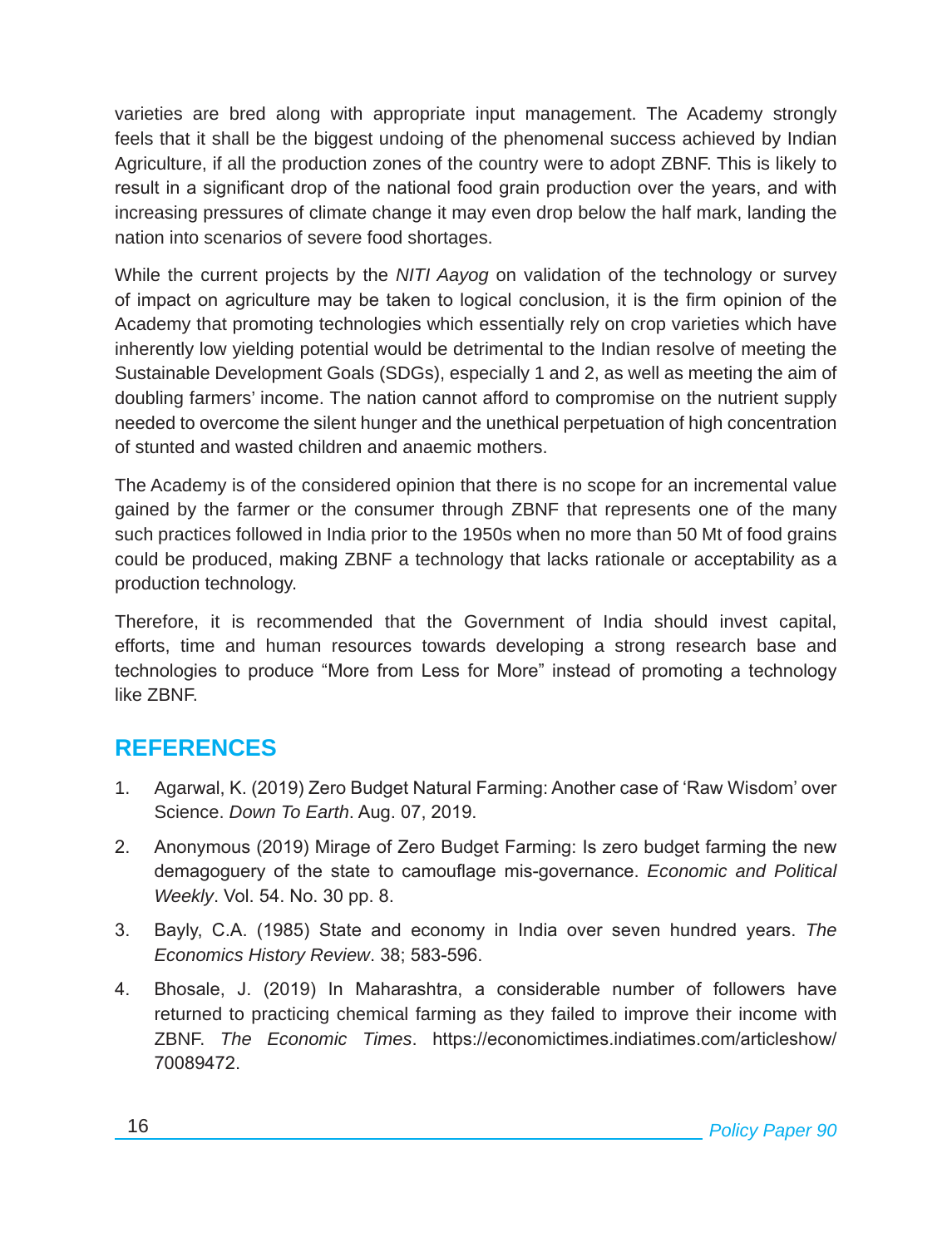- 5. Borlaug, N.E. (1994) Feeding a human population that increasingly crowds a fragile planet. Keynote Address, *15th World Congress of Soil Science*, July 10-16, 1994, Acapulco, Mexico.
- 6. Chand, R. (2012) Agricultural R&D for Next Generation, *ICAR Vision 2050,* AU Vice Chancellors and ICAR Directors Meeting, 21-22 August, NASC Complex, New Delhi.
- 7. Chaudhari, S.K., Islam, A., Biswas, P.P. and Sikka, A.K. (2015). Integrated Soil, Water and Nutrient Management for Sustainable Agriculture in India. *Indian J. Fertilizers*. 11 : 51-62.
- 8. Cullather, N. (2010) the Hungry World: America's Cold war battle against Poverty in Asia. *Harvard University Press, USA,* pp 232-271.
- 9. Davis, K. (1951) Population of India and Pakistan. *Princeton University Press,* Princeton, NJ pp. 236.
- 10. FAI (2018) Fertiliser Statistics 2017-18, *The Fertiliser Association of India*, New Delhi.
- 11. FAI (2019) Fertiliser Statistics 2018-19, *The Fertiliser Association of India*, New Delhi.
- 12. Fernandes, V. (2019) Does 'Zero-Budget Natural Farming' actually work? A Reality Check. *The Quint* https://www.thequint.com/news/business/budget-2019-nirmalasitharaman-on-zero-budget-farming
- 13. Kanwar, J.S. and Katyal, J.C. (Eds.) (1997) Plant nutrient needs, supply and policy issues 2000-2025. *National Academy of Agricultural Sciences*, New Delhi.
- 14. Kumar, Richa (2019) India's Green Revolution and Beyond. *Economics and Political Weekly*. August 24, 2019 pp 41-48.
- 15. Munster, Daniel (2018) Performing alternative agriculture: critique and recuperation in Zero Budget Natural Farming, South India. *J. Political Ecology,* 25: 638-764.
- 16. NAAS (2005) Policy options for efficient nitrogen use. Policy paper No. 33, *National Academy of Agricultural Sciences*, New Delhi. pp 12.
- 17. NAAS (2006) Low and declining crop response to fertilizers. *National Academy of Agricultural Sciences*, New Delhi. pp 12.
- 18. NAAS (2018) Soil Health: New Policy Initiatives for Farmers Welfare. Policy Brief No. 3, *National Academy of Agricultural Sciences*, New Delhi. pp15.
- 19. National Commission on Agriculture (1976) *Ministry of Agriculture,* Government of India, New Delhi.
- 20. Paddock, William and Paddock, Paul (1967) Famine 1975! America's Decision: who will survive? *Little, Brown and Company,* USA.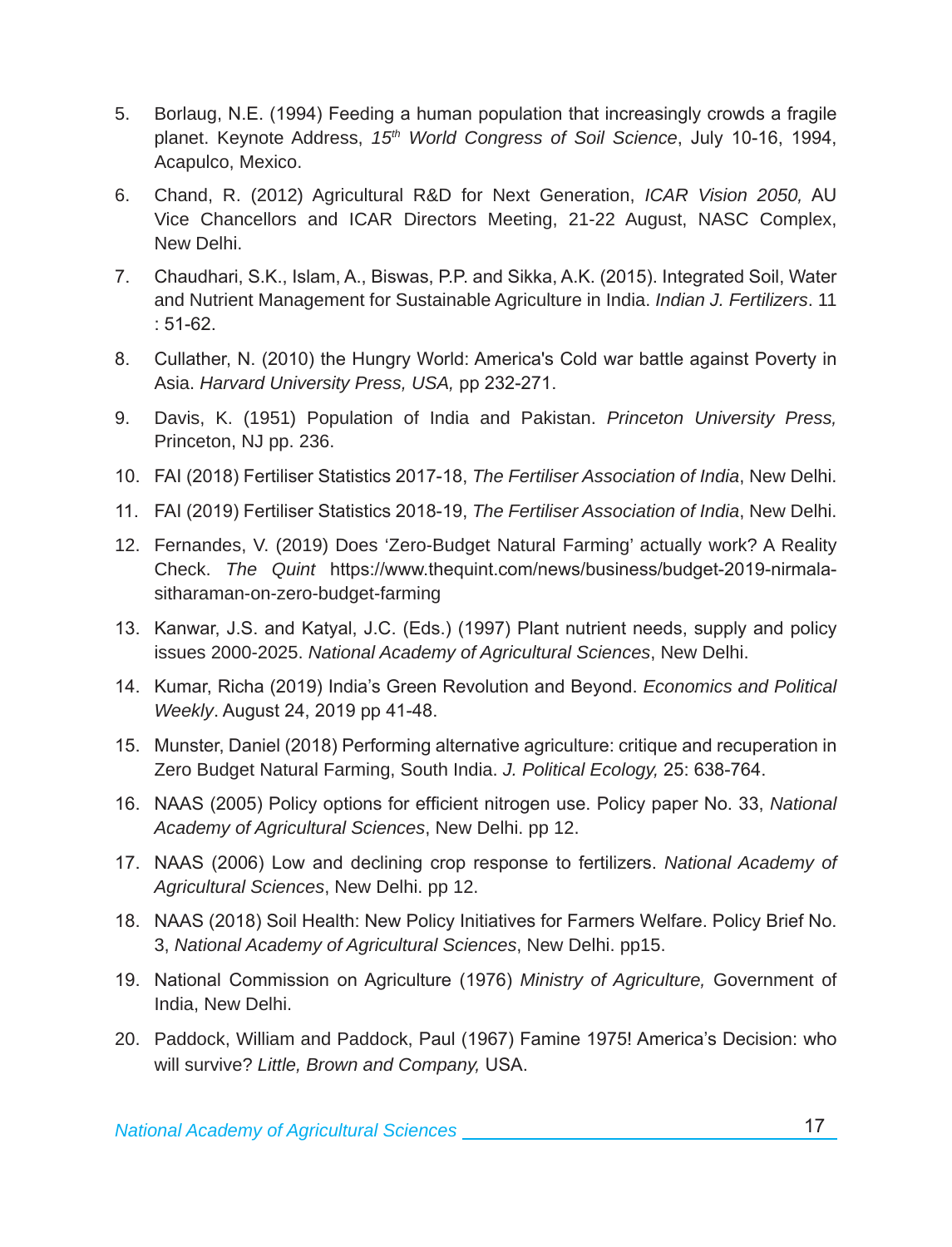- 21. Palekar, S. (2016) Zero Budget Natural Farming. http://palekarzerobudgetspiritual farming.org
- 22. Palekar, S. (2019) https://www.thehindubusinessline.com/specials/india-file/ ground-results-validate-zero-budget-natural-farming-subhash-palekar/article 29723018.ece
- 23. Ramakumar, R. and Arjun, S.V. (2019) Stirring the Truth about Zero Budget Natural Farming. *The Hindu*. Oct. 09, https://www.thehindu.com/opinion/lead/stirring-up-thetruth-about-zbnf/article29620843.ece
- 24. Randhawa, M.S. (1980) A History of Agriculture in India. Vol. I. pp. 483-90. *Indian Council of Agricultural Research,* New Delhi.
- 25. Randhawa, M.S. (1982) A History of Agriculture in India. Vol. II. pp 342-343. *Indian Council of Agricultural Research*, New Delhi.
- 26. Randhawa, M.S. (1983) A History of Agriculture in India. Vol. III. pp. 96, 197-283. *Indian Council of Agricultural Research*, New Delhi.
- 27. Shukla, A.K., Behra, S.K., Tiwari, P.K., Prakash, C., Tripathi, A., Nayak, A.K., Dwivedi, B.S., Tripathi, R., Meena, M.C., Datta, S.P., Singh, V.K., Kumar, A. and Chaudhari, S.K. (2018) e-Atlas on Micronutrients in Indian Soils: Taluka-wise Deficiencies and Management Options, *Indian Council of Agricultural Research,* New Delhi
- 28. Siegel, B.E. (2018) Hungry Nation: Food, Famine, and the Making of Modern India. *Cambridge University Press*, pp 21- 49.
- 29. Singh, M. and Wanjari, R.H. (2017) Annual Report 2016-17. All India Coordinated Research Project on Long-Term Fertilizer Experiments to Study Changes in Soil Quality, Crop Productivity and Sustainability. *Indian Institute of Soil Science*, Bhopal. pp. 1-118.
- 30. Tandon, H.L.S. (2004) Fertilizers in Indian Agriculture- from  $20<sup>th</sup>$  to  $21<sup>st</sup>$  century. *Fertilizer Development and Consultation Organization*, New Delhi.
- 31. Yadav, O.P., Singh, D.Y., Dhillon, B.S. and Mohapatra, T. (2019) India's evergreen revolution in cereals. *Current Science*. 116: 1805-1808.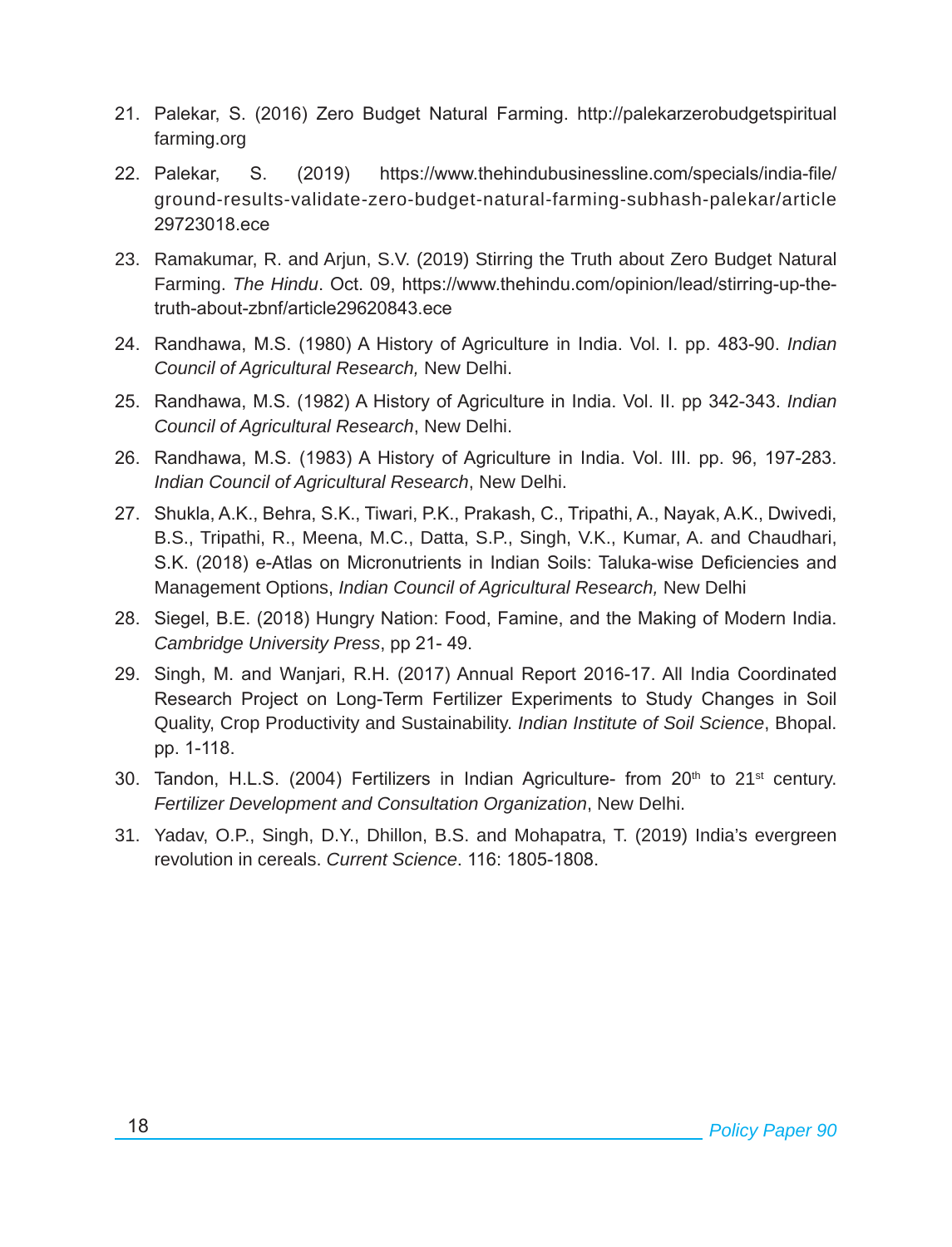# **LIST OF PARTICIPANTS**

- 1. Prof Panjab Singh, President, NAAS, NASC Complex, New Delhi
- 2. Dr R.B. Singh, Former President, NAAS, NASC Complex, New Delhi
- 3. Prof Ramesh Chand, Member NITI Aayog, Yojana Bhawan, New Delhi
- 4. Dr T. Mohapatra, Secretary (DARE) & Director General (ICAR), New Delhi
- 5. Dr H.S. Gupta, Former Director General, BISA, New Delhi
- 6. Dr Anil K. Singh, Secretary, NAAS, NASC Complex, New Delhi
- 7. Dr Kusumakar Sharma, Former ADG, ICAR, New Delhi
- 8. Dr U.S. Singh, Foreign Secretary, NAAS, NASC Complex, New Delhi
- 9. Dr C.L. Acharya , Former Director, IISS, Palampur
- 10. Shri R.G. Agrawal, Chairman, Dhanuka Group, Joshi Road, Karol Bagh, New Delhi
- 11. Dr O.P. Singh, President, Dhanuka Agritech Ltd., Joshi Road, Karol Bagh, New Delhi
- 12. Dr S. Anbalagan, CEO, Sikkim Organic Mission (SOM), Sikkim
- 13. Dr K. Annapurna, Head, Division of Microbiology, ICAR-IARI, New Delhi
- 14. Dr Anupama, Head, Division of Agriculture Chemicals, ICAR-IARI, New Delhi
- 15. Dr K.C. Bansal, Former Director, NBPGR, Carlton Estate 4, DLF Ph. 5, Gurugram
- 16. Dr S. Bhaskar, ADG (AAFCC), ICAR, New Delhi
- 17. Dr Ranjan Bhattacharyya, Senior Scientist, CESCRA, NRL, ICAR-IARI, New Delhi
- 18. Dr Chandra Bhushan, DDG, Centre for Science and Environment, New Delhi
- 19. Prof Nilay Borah, Professor, Soil Science, College of Horticulture, AAU, Jorhat
- 20. Dr K.L. Chadha, President, Horticultural Society of India, NASC Complex, N Delhi
- 21. Shri Satish Chander, Director General, The Fertiliser Association of India, N Delhi
- 22. Mr Sandip Das, Sr. Consultant, ICRIER, IHC, New Delhi
- 23. Shri Sanjay Deshpande , AGM , Mahyco Seeds Ltd., Jhandewalan Ext., New Delhi
- 24. Dr G.Ravindra Chary, Director, ICAR-CRIDA, Santoshnagar, Hyderabad
- 25. Dr M.L. Jat, Principal Scientist, CIMMYT, CG Block, NASC Complex, New Delhi
- 26. Dr S.N. Jha, ADG (Process Engineering), ICAR, KAB-II, Pusa, New Delhi
- 27. Dr A.K. Joshi, Country Representative CIMMYT, NASC Complex, New Delhi
- 28. Dr P.K. Joshi, Former Director, IFPRI, Pusa Apartments, Rohini, Delhi
- 29. Dr J.C. Katyal, Ex- DDG (Edn), ICAR, Park View City 2, Sec. 49, Sohna Rd, Gurgaon
- 30. Dr Ranjit Kumar, Head, Agribusiness Management Division, NAARM, Hyderabad
- 31. Dr Arvind Kumar, Vice-Chancellor, RLB Central Agricultural University, Jhansi
- 32. Dr D.K. Marothia, 19, Professor Colony, Krishak Nagar, Raipur, Chhattisgarh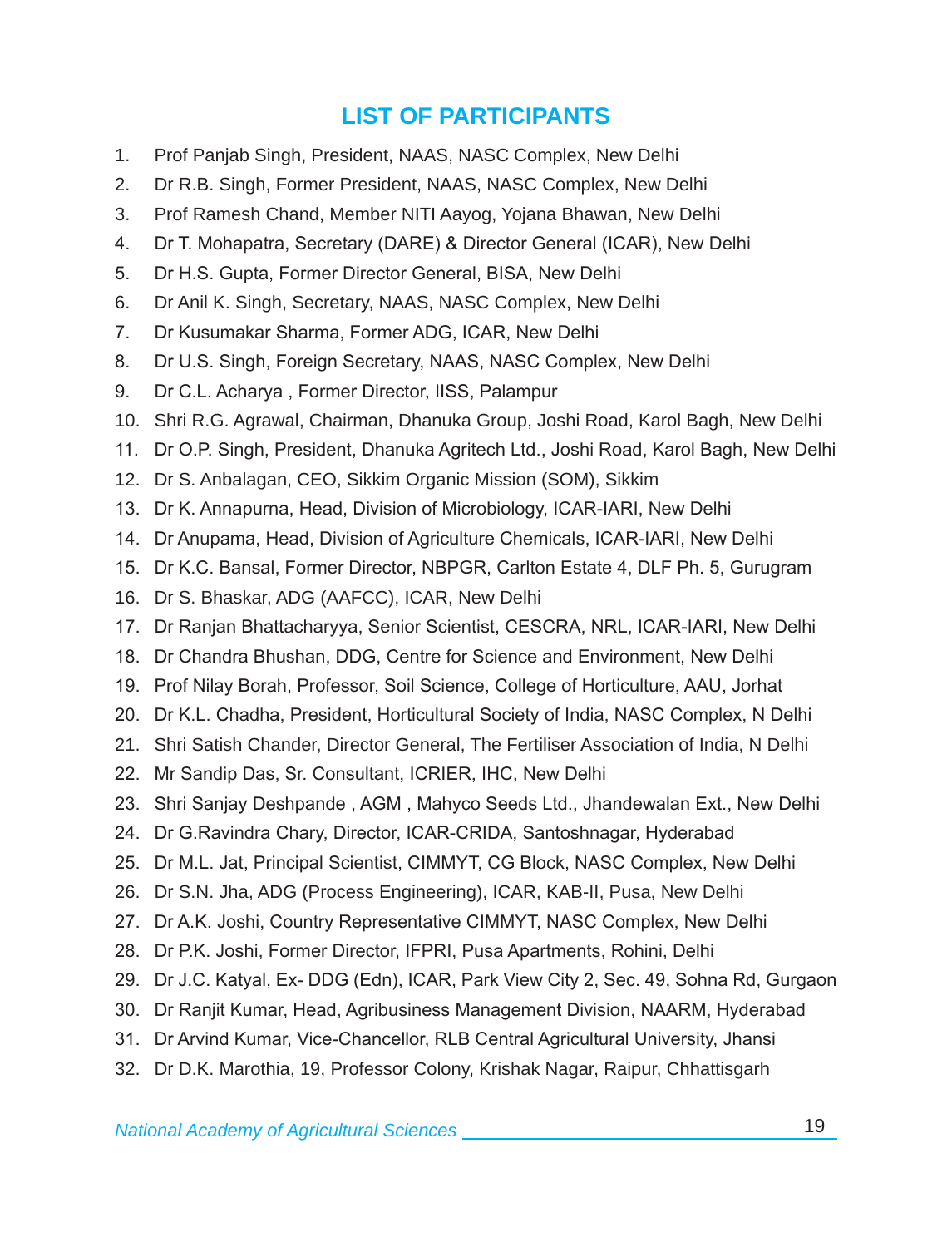- 33. Dr Himanshu Pathak, Director, ICAR-National Rice Research Institute, Cuttack
- 34. Dr Arunava Pattanayak, Director, ICAR-VPKAS, Almora, Uttarakhand
- 35. Dr K.V. Prabhu, Chairperson, PPVFR A, Govt. of India, NASC Complex, New Delhi
- 36. Dr V Praveen Rao, Professor JTSAU, Rajendranagar mandal, Hyderabad
- 37. Dr D.L. N. Rao, Emeritus Scientist, ICAR-IISS, Nabi Bagh, Berasia Road, Bhopal
- 38. Dr N. Ravi Shankar, ICAR-IIFSR, Modipuram, Meerut
- 39. Prof A.K. Sarial, VC, CSK Himachal Pradesh Krishi Vishvavidyalaya, Palampur
- 40. Mr Mohan Ji Saxena, Managing Director, AYURVET LTD., Kaushambi, Ghaziabad
- 41. Dr A.R. Sharma, Director (Research), RLB-Central Agricultural University, Jhansi
- 42. Dr J. P. Sharma, Joint Director (Extension), ICAR-IARI, Pusa Campus, New Delhi
- 43. Dr Anand Kumar Singh, DDG (Horti. and Crop Science), ICAR, KAB– II, New Delhi
- 44. Dr A.K. Singh, DDG (Agri. Ext.) ICAR, New Delhi
- 45. Dr Brahma Singh, Former OSD (Hort.),President's Secretariat, Mayur Vihar, Delhi
- 46. Dr A.K. Singh, Joint Director (Research), ICAR-IARI, Pusa Campus, New Delhi
- 47. Dr R.M. Singh, Emeritus Professor, Varanasi
- 48. Dr R.P. Singh, Executive Secretary, IAUA, New Delhi
- 49. Dr R.M. Solanki, Associate Professor, ICAR-JAU, Junagarh
- 50. Dr Ch. Srinivasa Rao, Director, NAARM, Hyderabad
- 51. Mr Bharat Bhushan Tyagi, Elite Farmer & Padma Awardee, CVS Trust, Beehta, UP
- 52. Prof Anupam Varma, Adj. Prof., Centre for Plant Virology, ICAR-IARI, New Delhi
- 53. Dr S.K. Vasal, Former Distinguished Scientist, CIMMYT, New Delhi
- 54. Mr Vineet, Centre for Science and Environment, New Delhi
- 55. Dr R.K. Avasthe, ICAR- National Organic Farming Research Institute, Gangtok
- 56. Dr Sultan Singh, ICAR-IGFRI, Jhansi
- 57. Dr V.S. Meena, ICAR-VPKAR, Almora
- 58. Dr Ashok Mahajan, Dhanuka Agritech Ltd. , New Delhi
- 59. Dr A.K. Padhee, Director-Country Representative, ICRISAT, New Delhi
- 60. Mr Jagpal Singh, Secretary, FARMER (NGO)
- 61. Dr Dinesh Kumar, Principal Scientist, ICAR-IARI, New Delhi
- 62. Dr Wael Ali, Scientist of Egypt
- 63. Dr Astiva Sen, CEO , Crop Life India

Note: The designations and affiliations of the participants are as on the date of BSS.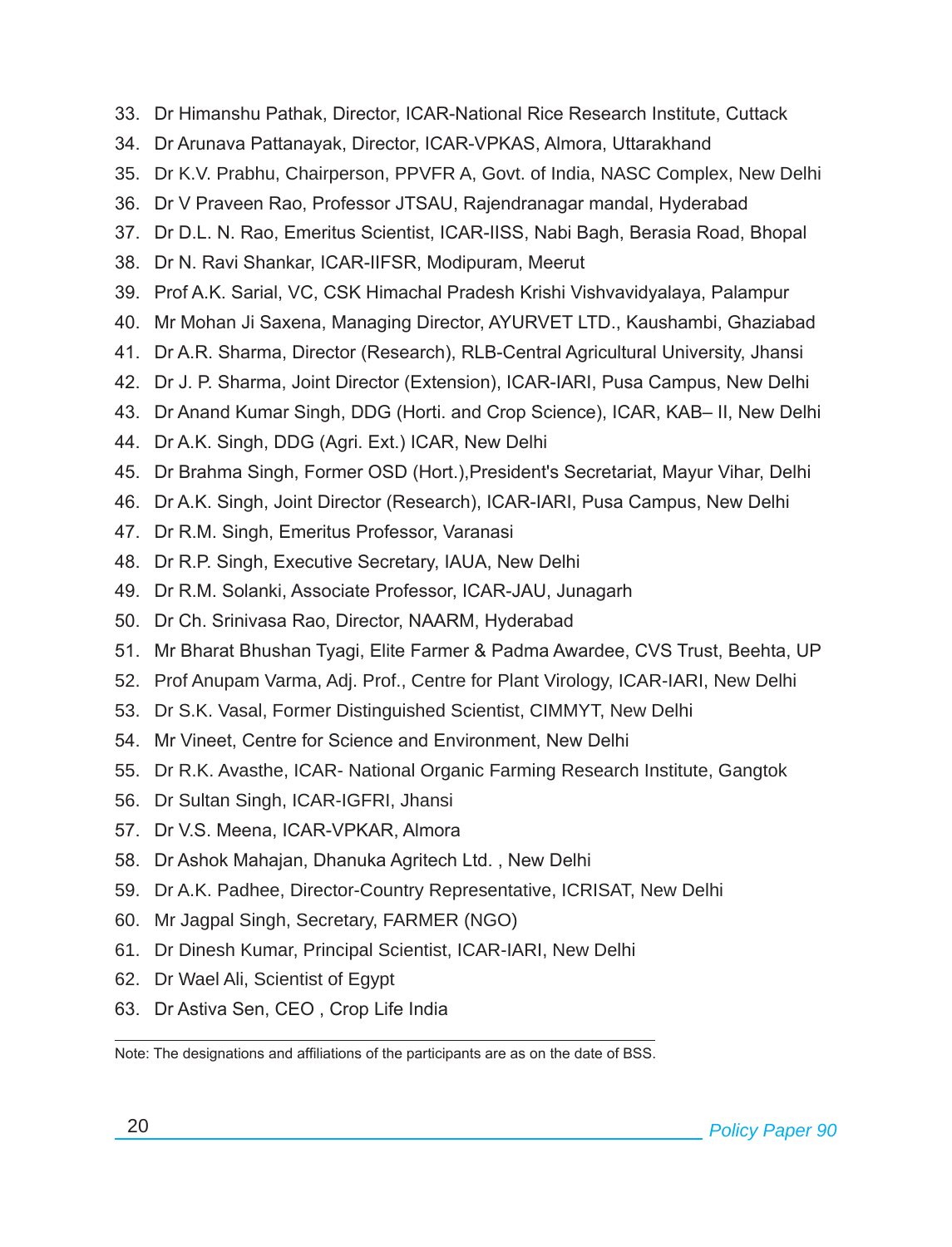| 54. | Integration of Millets in Fortifed Foods                                                             | $-2012$ |
|-----|------------------------------------------------------------------------------------------------------|---------|
| 55. | Fighting Child Malnutrition                                                                          | $-2012$ |
| 56. | Sustaining Agricultural Productivity through Integrated Soil Management                              | $-2012$ |
| 57. | Value Added Fertilizers and Site Specifc Nutrient Management (SSNM)                                  | $-2012$ |
| 58. | Management of Crop Residues in the Context of Conservation Agriculture                               | $-2012$ |
| 59. | Livestock Infertility and its Management                                                             | $-2013$ |
| 60. | Water Use Potential of Flood-afected and Drought-prone Areas of Eastern India                        | $-2013$ |
| 61. | Mastitis Management in Dairy Animals                                                                 | $-2013$ |
| 62. | Biopesticides - Quality Assurance                                                                    | $-2014$ |
| 63. | Nanotechnology in Agriculture: Scope and Current Relevance                                           | $-2014$ |
| 64. | Improving Productivity of Rice Fallows                                                               | $-2014$ |
| 65. | Climate Resilient Agriculture in India                                                               | $-2014$ |
| 66. | Role of Millets in Nutritional Security of India                                                     | $-2014$ |
| 67. | Urban and Peri-urban Agriculture                                                                     | $-2014$ |
| 68. | Efcient Utilization of Phosphorus                                                                    | $-2014$ |
| 69. | Carbon Economy in Indian Agriculture                                                                 | $-2014$ |
| 70. | MOOC for Capacity Building in Indian Agriculture: Opportunities and Challenges                       | $-2014$ |
| 71. | Role of Root Endophytes in Agricultural Productivity                                                 | $-2014$ |
| 72. | Bioinformatics in Agriculture: Way Forward                                                           | $-2014$ |
| 73. | Monitoring and Evaluation of Agricultural Research, Education and Extension for Development [AREE4D] | $-2015$ |
| 74. | Biodrainage: An Eco-friendly Tool for Combating Waterlogging                                         | $-2015$ |
| 75. | Linking Farmers with Markets for Inclusive Growth in Indian Agriculture                              | $-2015$ |
| 76  | Bio-fuels to Power Indian Agriculture                                                                | $-2015$ |
| 77. | Aquaculture Certifcation in India: Criteria and Implementation Plan                                  | $-2015$ |
| 78. | Reservoir Fisheries Development in India: Management and Policy Options                              | $-2016$ |
| 79. | Integration of Medicinal and Aromatic Crop Cultivation and Value Chain Management for Small Farmers  | $-2016$ |
| 80. | Augmenting Forage Resources in Rural India: Policy Issues and Strategies                             | $-2016$ |
| 81. | Climate Resilient Livestock Production                                                               | $-2016$ |
| 82. | Breeding Policy for Catle and Bufalo in India                                                        | $-2016$ |
| 83. | Issues and Challenges in Shifting Cultivation and its Relevance in the Present Context               | $-2016$ |
| 84. | Practical and Afordable Approaches for Precision in Farm Equipment and Machinery                     | $-2016$ |
| 85. | Hydroponic Fodder Production in India                                                                | $-2017$ |
| 86. | Mismatch between Policies and Development Priorities in Agriculture                                  | $-2017$ |
| 87. | Abiotic Stress Management with Focus on Drought, Food and Hailstorm                                  | $-2017$ |
| 88. | Mitigation Land Degradation due to Water Erosion                                                     | $-2017$ |
| 89. | Vertical Farming                                                                                     | $-2019$ |

## **Status / Strategy Papers**

| 1.  | Role of Social Scientists in National Agricultural Research System (NARS)                                  | $-2015$ |
|-----|------------------------------------------------------------------------------------------------------------|---------|
| 2.  | Towards Pulses Self-sufciency in India                                                                     | $-2016$ |
| 3.  | Strategy for Transformation of Indian Agriculture and Improving Farmers Welfare                            | $-2016$ |
| 4.  | Sustaining Soybean Productivity and Production in India                                                    | $-2017$ |
| 5.  | Strengthening Agricultural Extension Research and Education                                                | $-2017$ |
| 6.  | Strategy on Utilization of Glauconite Mineral as Source of Potassium                                       | $-2017$ |
| 7.  | Vegetable Oil Economy and Production Problems in India                                                     | $-2017$ |
| 8.  | Conservation Policies for Hilsa and Mahseer                                                                | $-2018$ |
| 9.  | Accelerating Seed Delivery Systems for Priming Indian Farm Productivity Enhancement: A Strategic Viewpoint | $-2018$ |
| 10. | Renewable Energy: A New Paradigm for Growth in Agriculture                                                 | $-2018$ |
| 11. | Rumen Microbiome and Amelioration of Methane Production                                                    | $-2019$ |
| 12. | Harnessing Full Potential of A1 and A2 Milk in India: An Update                                            | $-2019$ |
| 13. | Development and Adoption of Novel Fertilizer Materials                                                     | $-2019$ |

### **Policy Briefs**

| To Accelerate Utilization of GE Technology for Food & Nutrition Security and Improving Farmers' Income                                                                           | $-2016$ |
|----------------------------------------------------------------------------------------------------------------------------------------------------------------------------------|---------|
| Innovative Viable Solution to Rice Residue Burning in Rice-Wheat Cropping System through Concurrent Use of Super<br>Straw Management System-fted Combines and Turbo Happy Seeder | $-2017$ |
| Soil Health: New Policy Initiatives for Farmers Welfare                                                                                                                          | $-2018$ |